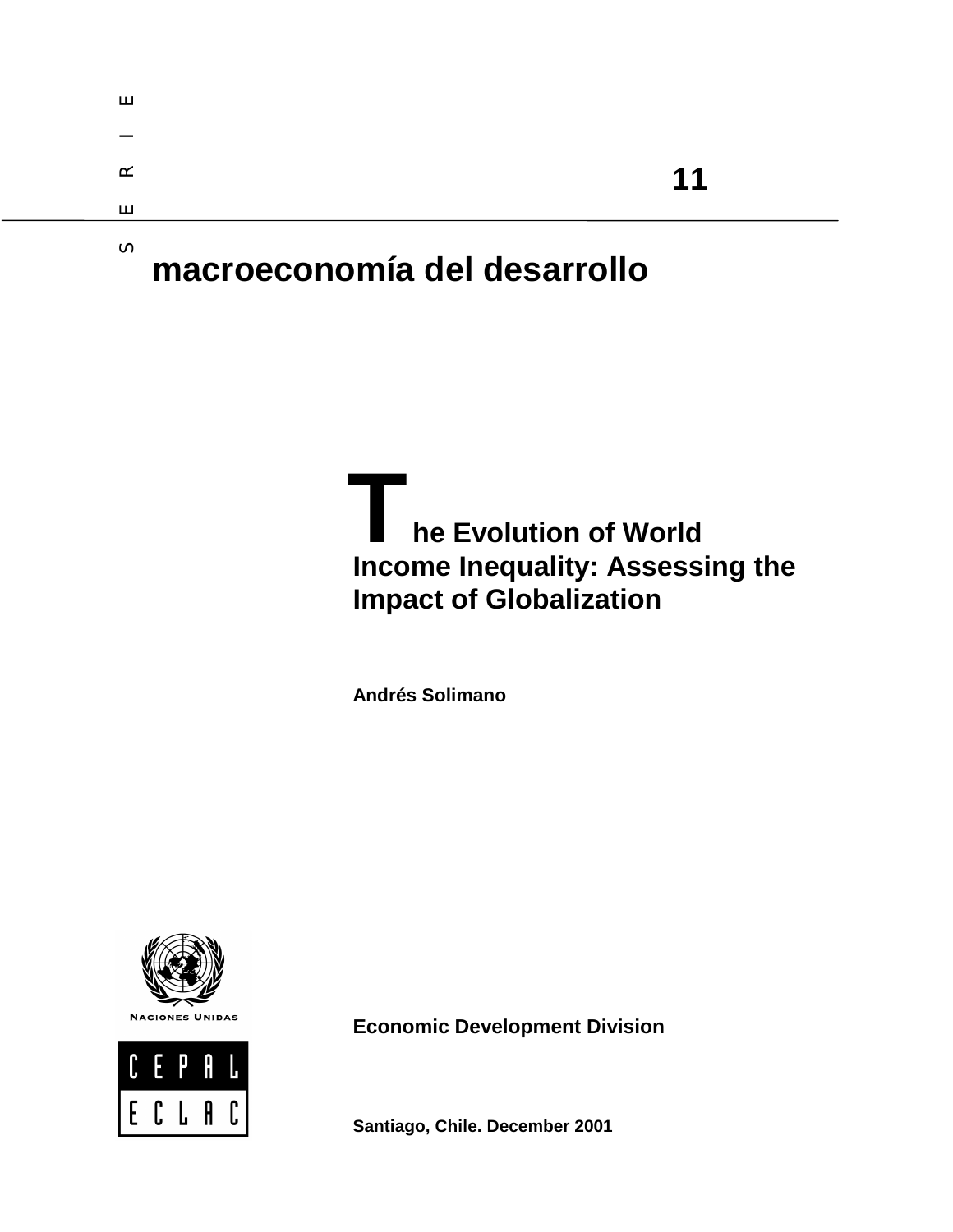This paper was prepared by Andrés Solimano, Regional Adviser, Economic Commission for Latin America and the Caribbean (ECLAC). Comments by Carol Graham, André A. Hofman and José Antonio Ocampo are appreciated.

The views expressed in this document, which has been reproduced without formal editing, are those of the author and do not necessarily reflect the views of the Organization.

United Nations Publication LC/L.1686-P ISBN: 92-1-121342-8 ISSN: 1680-8843 Copyright © United Nations, December 2001. All rights reserved Sales No.: E.01.II.G.124 Printed in United Nations, Santiago, Chile

Applications for the right to reproduce this work are welcomed and should be sent to the Secretary of the Publications Board, United Nations Headquarters, New York, N.Y. 10017, U.S.A. Member States and their governmental institutions may reproduce this work without prior authorization, but are requested to mention the source and inform the United Nations of such reproduction.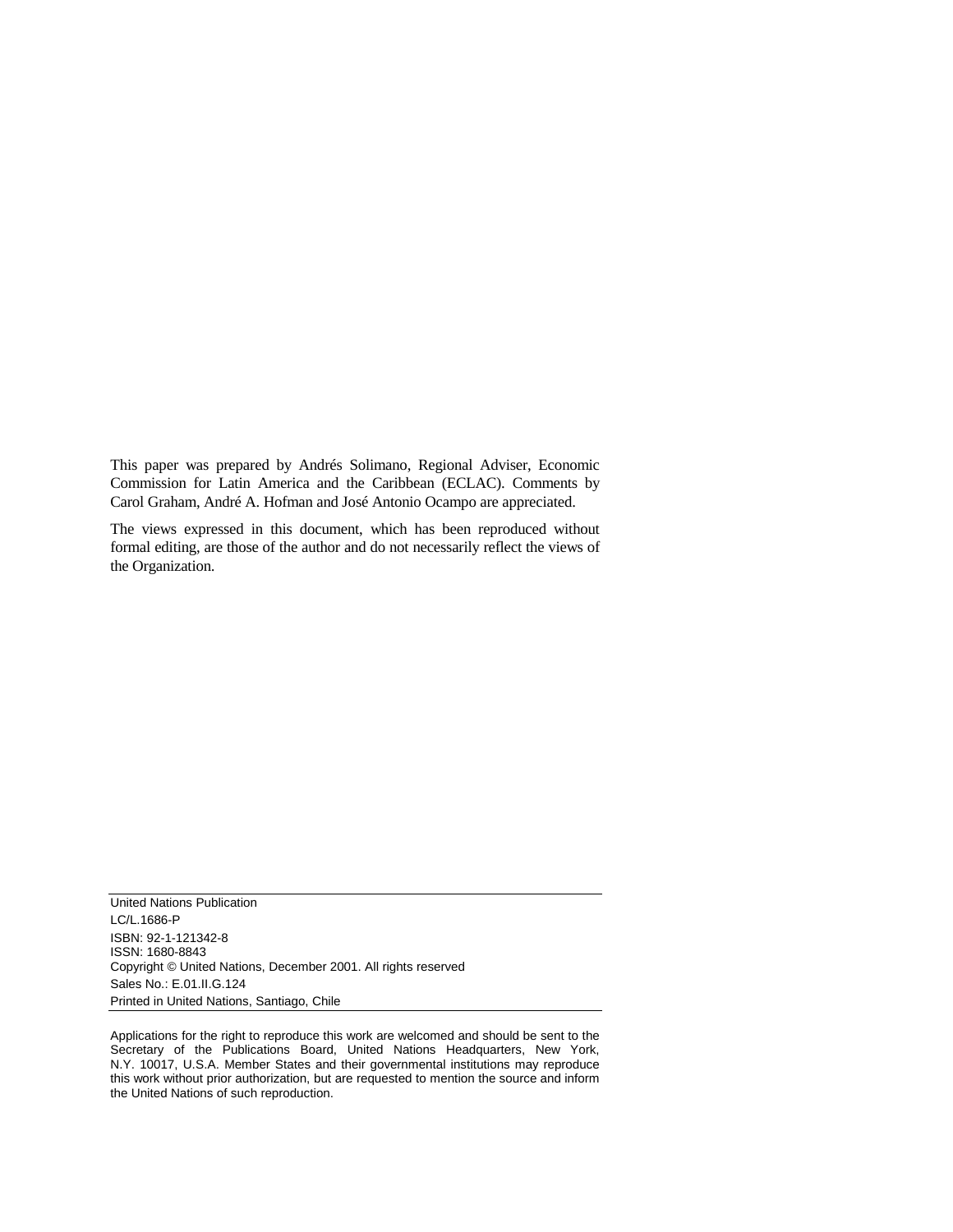# **Contents**

| L  |                |                                                                 |
|----|----------------|-----------------------------------------------------------------|
| Н. |                | Concepts of Inequality: International, National                 |
|    |                |                                                                 |
| Ш. |                | Evolution of World Income Inequality: Historical                |
|    |                |                                                                 |
|    | Α.             | Regional Disparities, 1870-2000 period 11                       |
|    | <b>B.</b>      |                                                                 |
|    | $C_{\cdot}$    | Rising Inequality with Unweighted Gini's  14                    |
|    | D.             | International Inequality with Weighted Gini's:                  |
|    |                |                                                                 |
|    | Е.             |                                                                 |
|    | $F_{\cdot}$    |                                                                 |
|    |                | IV. The Links Between Globalisation and World                   |
|    |                |                                                                 |
|    | А.             |                                                                 |
|    | <b>B.</b>      | Dynamic convergence in <i>per capita</i> income growth 22       |
|    | C.             |                                                                 |
| V. |                | Historic and Econometric Evidence on the Impact                 |
|    |                |                                                                 |
|    | $A_{-}$        |                                                                 |
|    | B.             | Inequality during the first wave of globalisation: 1870-1913 25 |
|    | $\mathbf{C}$ . |                                                                 |
|    | D.             | The Second half of the 20th Century: Golden Age                 |
|    |                |                                                                 |
|    | E.             |                                                                 |
|    | F.             | Globalisation and Wage Inequality at National Level 30          |
|    |                |                                                                 |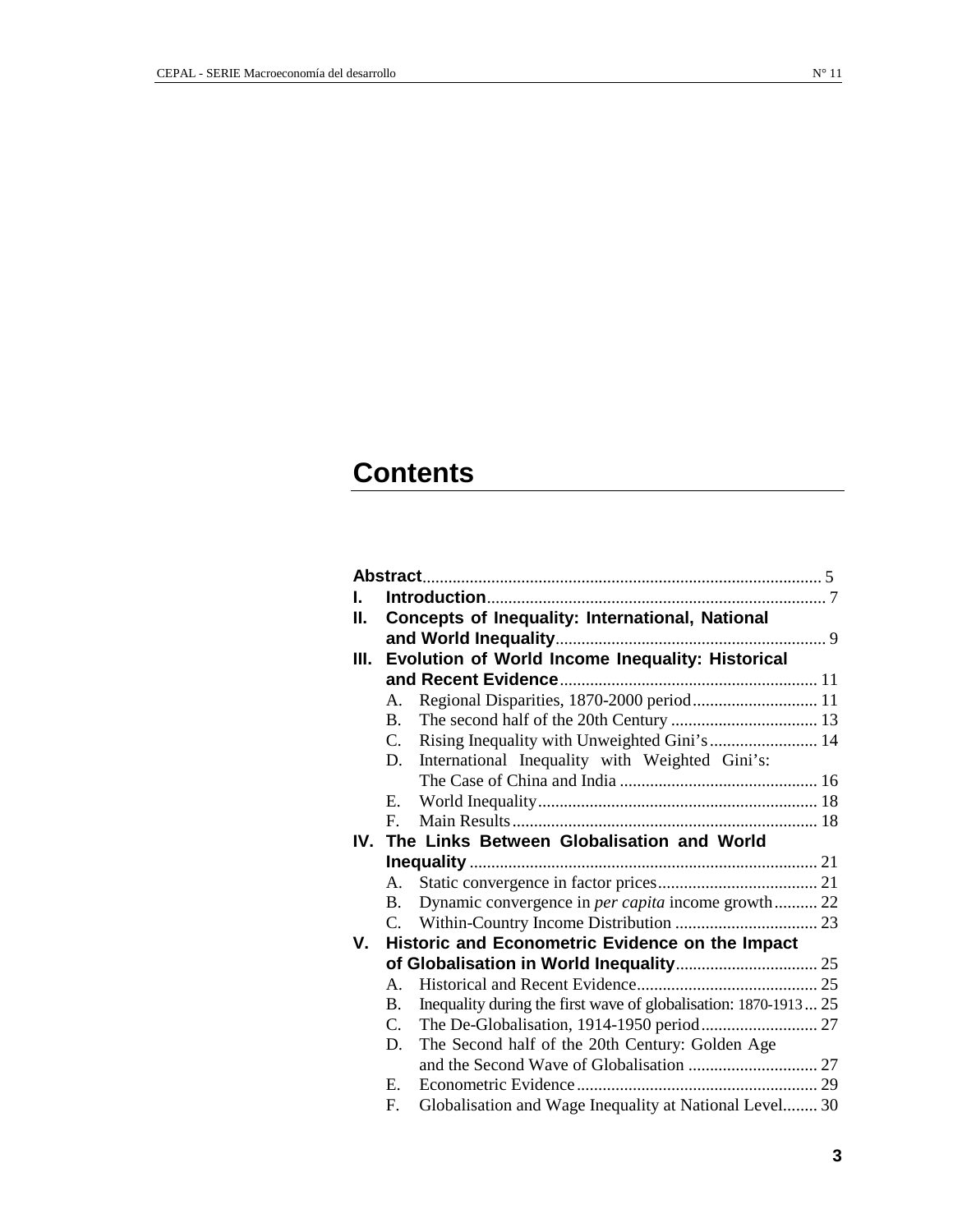# **Tables**

|  | Table 3 GDP per capita Performance in the Three Most Successful Phases |  |
|--|------------------------------------------------------------------------|--|
|  |                                                                        |  |

# **Figures**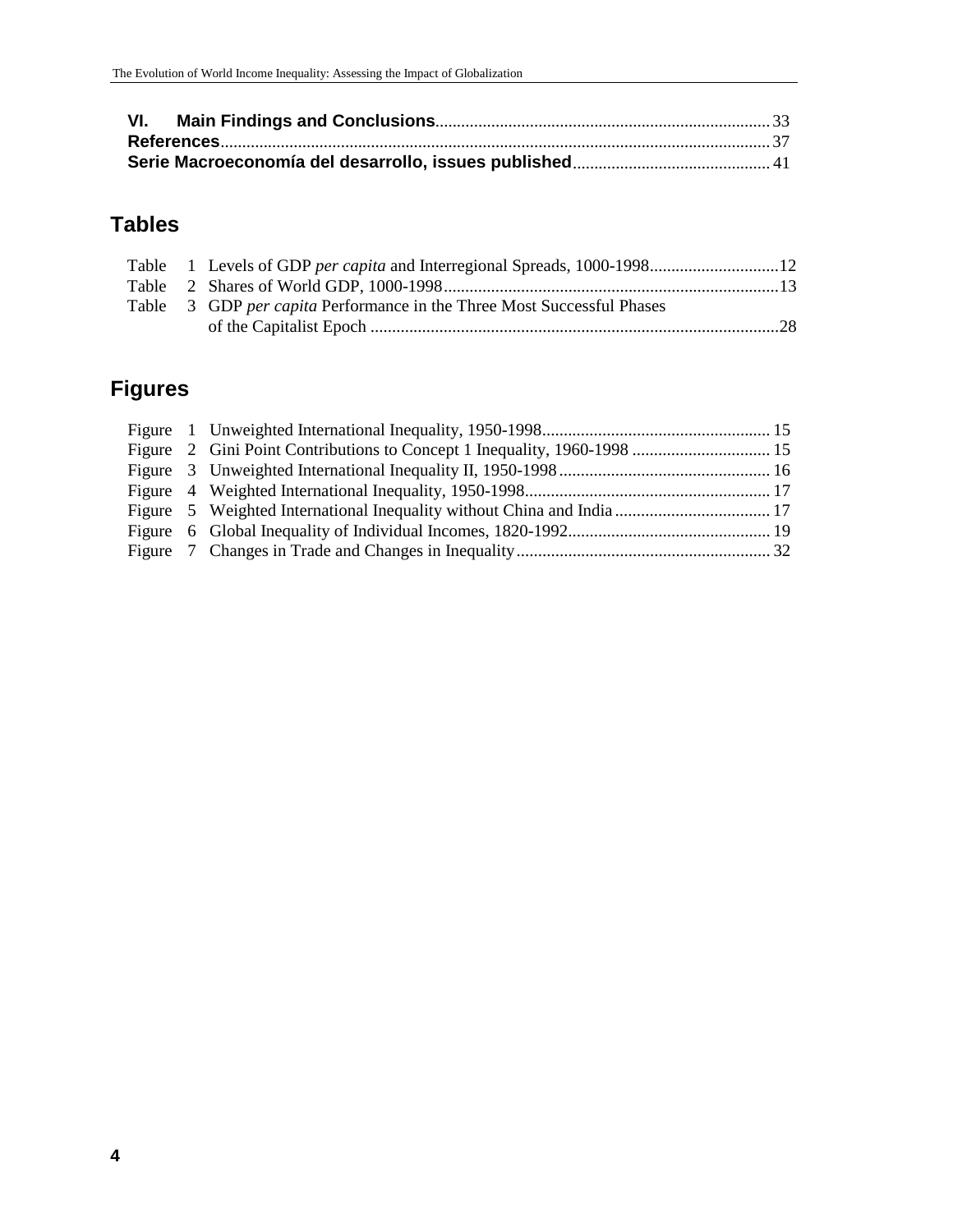# **Abstract**

In the last two centuries (1800-2000) the world has seen an unprecedented increase in the capacity to create material wealth and undergo technical change. At the same time, this is also a period of large disparities in income per head, living standards across (and within) countries and regions of the world. Large inequalities can eventually undermine global integration and social stability thus hampering long run growth prospects and the legitimacy of globalization.

Global inequalities reflect both inequalities across nations, driven mainly by divergences in economic performance (e.g. growth rates) across countries that cumulate over time and by national inequality that depend on factor prices, patterns of resource ownership and other factors. Policies to reduce global inequalities have to focus in raising growth rates of poorer countries, improve income distribution at national level and facilitate some global redistribution to low-income nations.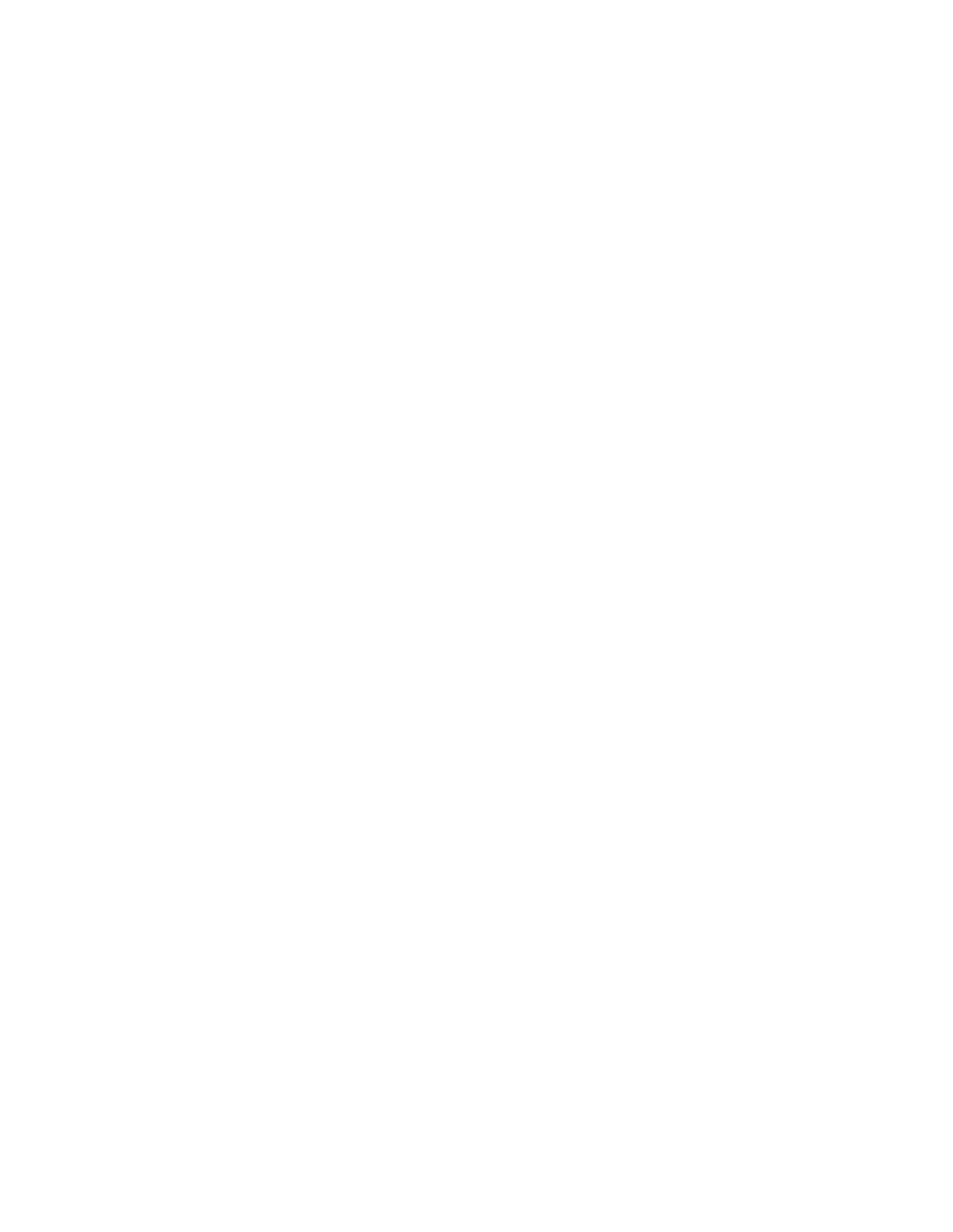# **I. Introduction**

The last millennium of world economic history can be divided in two major periods according to the joint evolution of global growth and global inequality:

a) From 1000 to 1800 there was a period of slow growth in *per capita* income and material progress with no spectacular increases in living standards but also without large apparent inequalities across countries.

b) In contrast, in the last two centuries (1800-2000) the world has seen an unprecedented increase in the capacity to create material wealth and undergo technical change (particularly the 20th Century). At the same time, this is also a period of large disparities in income per head, living standards across (and within) countries and regions of the world. $<sup>1</sup>$ </sup>

The age of globalisation promises global prosperity. However this is also an age of large inequalities that can eventually undermine global integration and stability thus hampering long run growth prospects (an extension of the "inequality is bad for growth " argument to a global level). Interestingly, as we will see below, part of the widening in wage inequality coinciding with globalisation takes place within industrialized countries, where the most vocal antiglobalisation voices are heard.

 $\frac{1}{1}$ See Maddison (2001) for a long run analysis documenting these long run trends in GDP growth and inequalities.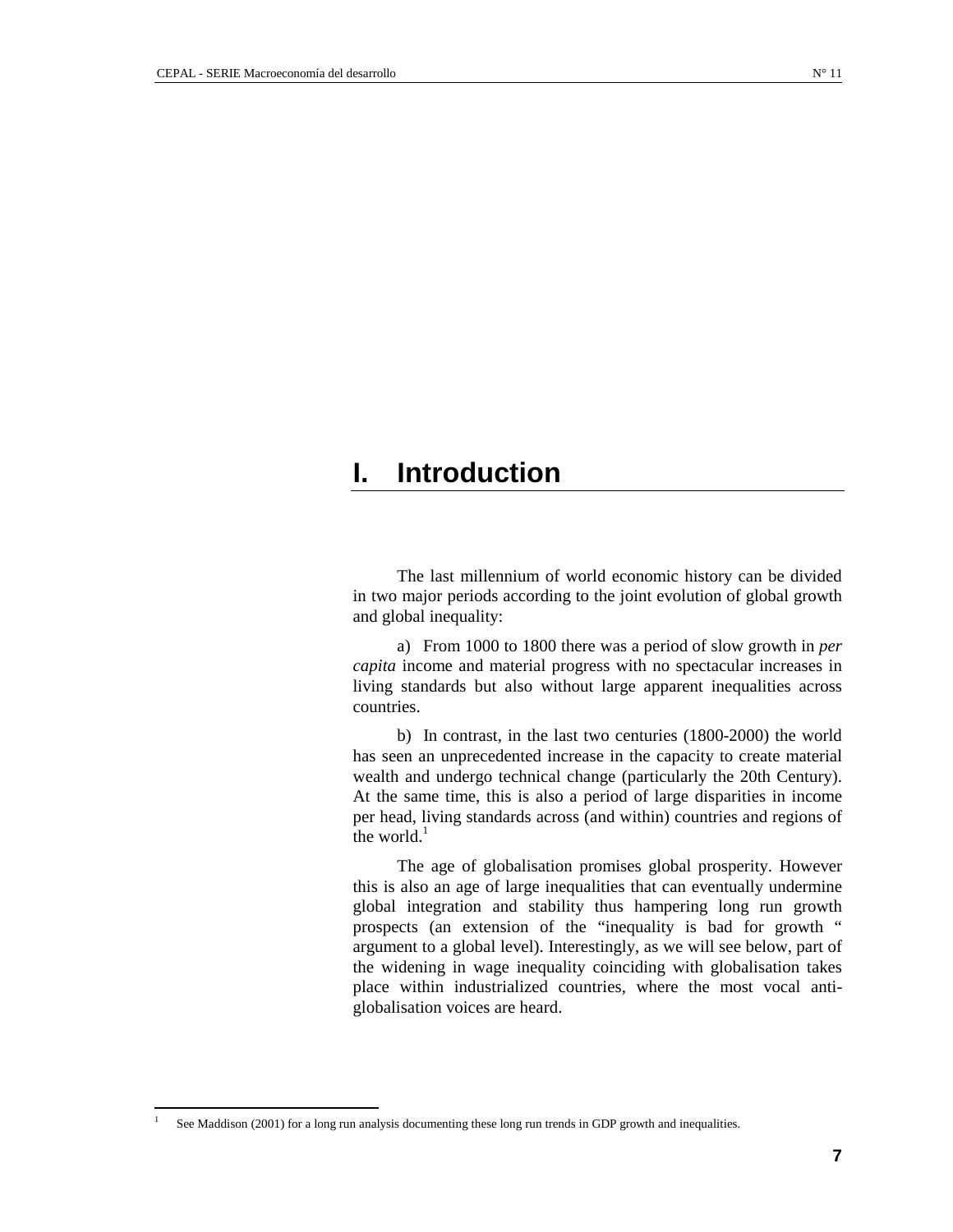Global inequalities reflect both inequalities across nations, driven mainly by divergences in economic performance (e.g. growth rates) across countries that cumulate over time and by national inequality that depend on factor prices, patterns of resource ownership and other factors.

The last 130 years or so of world economic history provides an extremely rich period to address the relationship between economic integration, economic growth, convergence and divergence and global inequality. In this period two waves of globalisation can be distinguished: the first wave of globalisation or liberal era of 1830-1910. This is an era of increased international trade, high capital mobility under the gold standard, massive international migration between Europe and the "New World". The "second wave of globalisation" since the mid 1970s with a move towards more open trade regimes, particularly in developing countries, a sharp increase in international financial intermediation under flexible exchange rates and a general stance toward more market-oriented economic policies in both industrialized, post-socialist and developing countries. In between the two waves of globalisation, we find a period of "de-globalisation" between 1913 and around 1950 characterized by two world wars, high inflation and instability in the 1920s in Europe and the great depression of the 1930s. All these events fragmented economic and political relations across countries leading to de-globalisation. In turn, from about 1950 to the early 1970s a period of rapid growth and less inequalities has been identified as a "golden age of capitalism"<sup>2</sup>, in a policy-framework of international stabilization and regulation, macroeconomic activism and the welfare state. These two periods provide a contrast to the two globalisation waves of late 19th Century and late 20th Century.

Using this historical background of the two waves of globalisation and interim periods along with recent empirical and econometric studies on economic openness, growth, and convergence the paper address several questions around the relationship between increased economic integration (e.g. globalisation) and world inequality.

The paper is organized in 5 sections besides this introduction. Section 2 analyses different concepts of "global" inequality distinguishing between international, national and world inequality and the various determinants of each concept of inequality. Section 3 provides different pieces of empirical evidence that document the rise in global inequalities both since 1870 and throughout the 20th Century, focusing in the evolution of regional disparities and world income inequality in these periods. Section 4 establishes key analytical links between economic integration, factor price equalization and growth and section 5 reviews various econometric studies about the relationship between economic openness, growth and convergence and between international trade and wage inequality at national level. Section 6 summarizes the main findings of the paper and offers concluding remarks.

 $\frac{1}{2}$ See Marglin and Schor (1991) and Maddison (2001).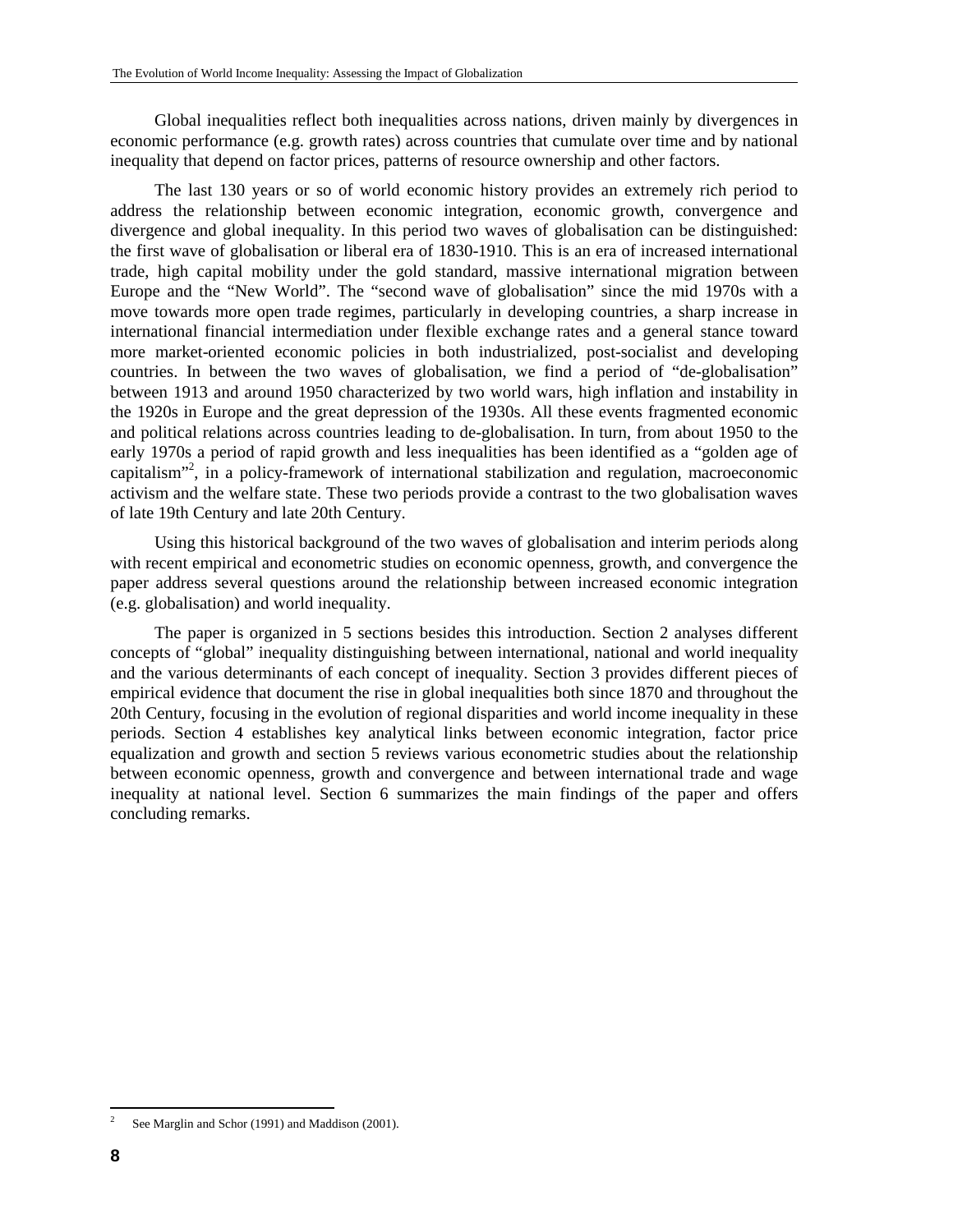3

# **II. Concepts of Inequality: International, National and World Inequality**

In studying " global" inequality we need a clear concept of what type of inequality we are discussing.<sup>3</sup> An important distinction is between international inequality and world inequality.

The concept of international inequality refers to inequality across countries due to differences in *per capita* income among them. This concept of inequality takes as the unit of analysis, countries (nations) and, implicitly, omits intra-country income differences among its citizens. There are several methodological considerations involved in cross-country comparisons of *per capita* income: the exchange rates used in the comparisons (observed or purchasing power parity), the source of income data (survey-based or national accounts), etc. An important methodological issue, relevant for assessing the empirical recent evidence on the evolution of international inequality is how to weigh countries to compute an index of international inequality. One procedure —unweighted international inequality— is to assume that all countries count equally (in an analogy, a sort of UN General Assembly concept in which one country is one vote). Another concept is to weigh countries by population —weighted international inequality. Here a more populous country

An excellent analysis of various concepts of global inequality appear in Milanovic( 2001). A discussion on the economic and philosophic underpinnings of the concept of inequality appears in Solimano (1999) and Solimano, Aninat and Birdsall (2000).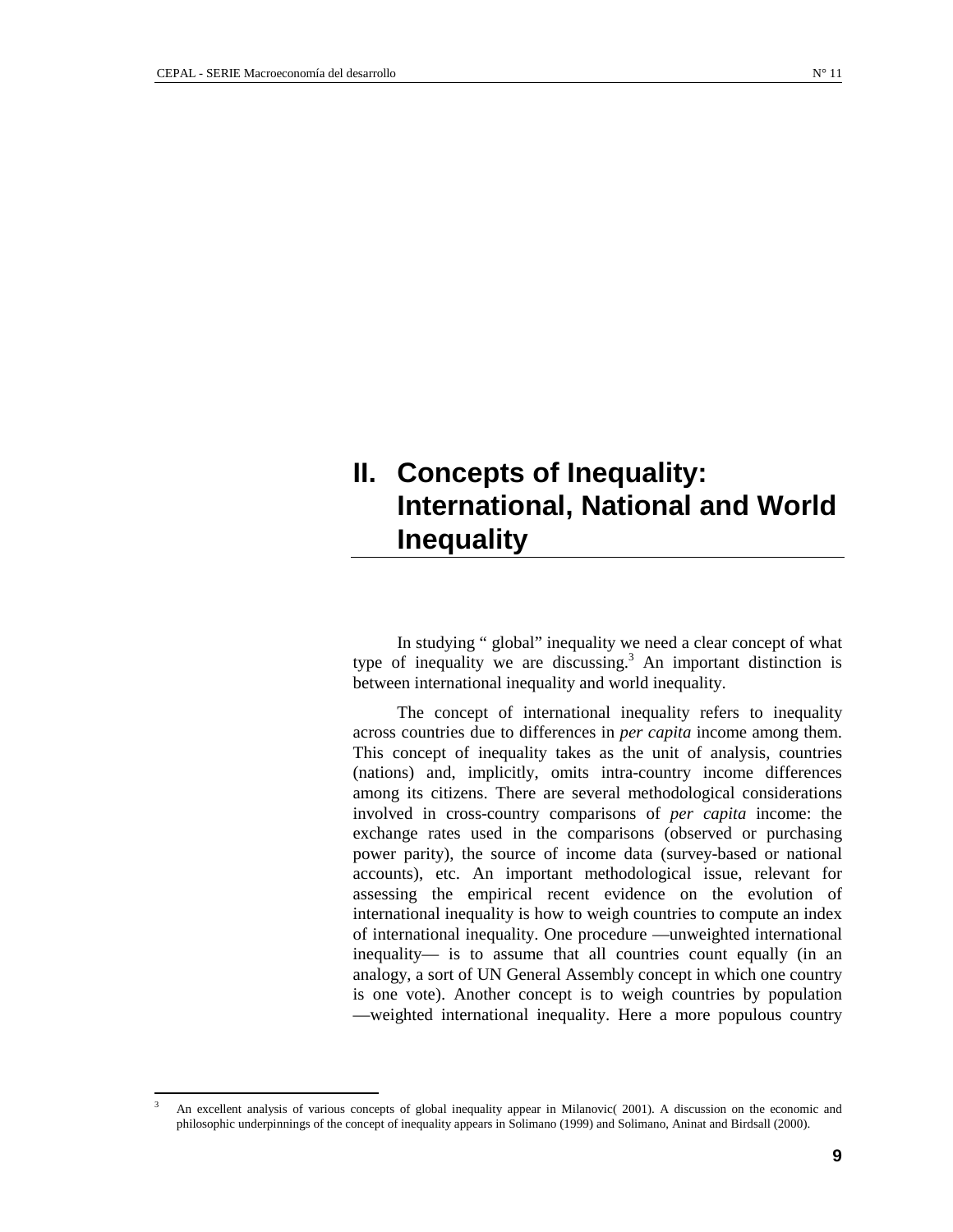(e.g. China) counts more than a small country (e.g. Luxembourg) when making inferences about the welfare level of the "representative individual" in the world economy.

Another concept is world inequality. Here the unit of analysis is the citizen of the world rather than countries. The concept of world inequality treats, in principle, all individuals in the world the same and ranks them from the poorest to the richest, regardless their country of origin (Milanovic, 2001). An index of world inequality can be decomposed as the sum of international (between countries) inequality plus national (within country) inequality plus an overlapping component or residual (Yitzhaki, 1994).

In other words, the distribution of income (welfare) of an individual of the world is the outcome of distributional patterns within the country he/she lives and the distribution of income of his/her country with respect to other countries (plus the overlapping term or residual).

National inequality, say the dispersity of the distribution of income within a country, provide the bridge between international and world inequality. The determinants of international inequality are the forces generating different rates of growth across countries that, over time, generate (important) differences in *per capita* income, living standards and levels of development across nations. In turn, national inequality depend on factor prices, ownership of productive resources within countries, demographic patterns, technical change and macroeconomic cycles. Of course, several of these factors can affect also international inequality.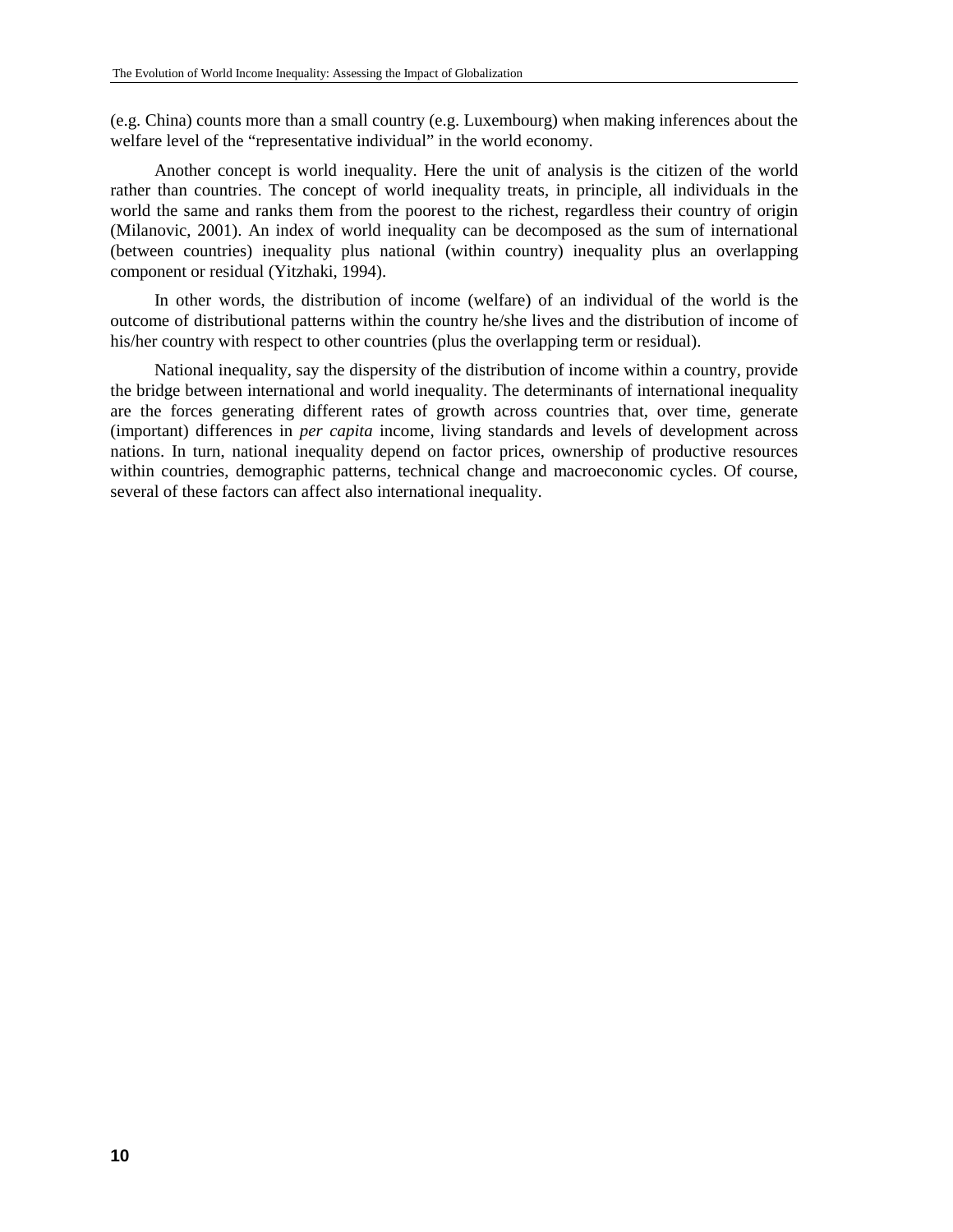# **III. Evolution of World Income Inequality: Historical and Recent Evidence**

In recent years there has been an increasing interest in measuring and understanding global inequalities. One effort led by Maddison and associates is oriented to construct internationally comparable figures of GDP at international dollars, national accounts and other socioeconomic indicators for the world economy. Maddisson's research span to the last millennium or before. Another line of research is to construct indices of world income distribution for the 19th and 20th Century based on *per capita* GDP figures combined with dispersion measures for individual and group of countries. Those results are presented in a recent study by Bourgignon and Morrison (2002). Then an effort at constructing measures of international and world income distribution based on household income (or expenditure) surveys has been undertaken by Milanovic (1999, 2001), at the World Bank.

### **A. Regional Disparities, 1870-2000 period**

Maddison (2001), using comparable data of GDP across countries and over time in Purchasing Power Dollars, reports a steady increase in inter-regional inequalities since 1870 and throughout the 20th Century. His measure of regional dispersion is the ratio of income per head of the richest to the poorest region of the world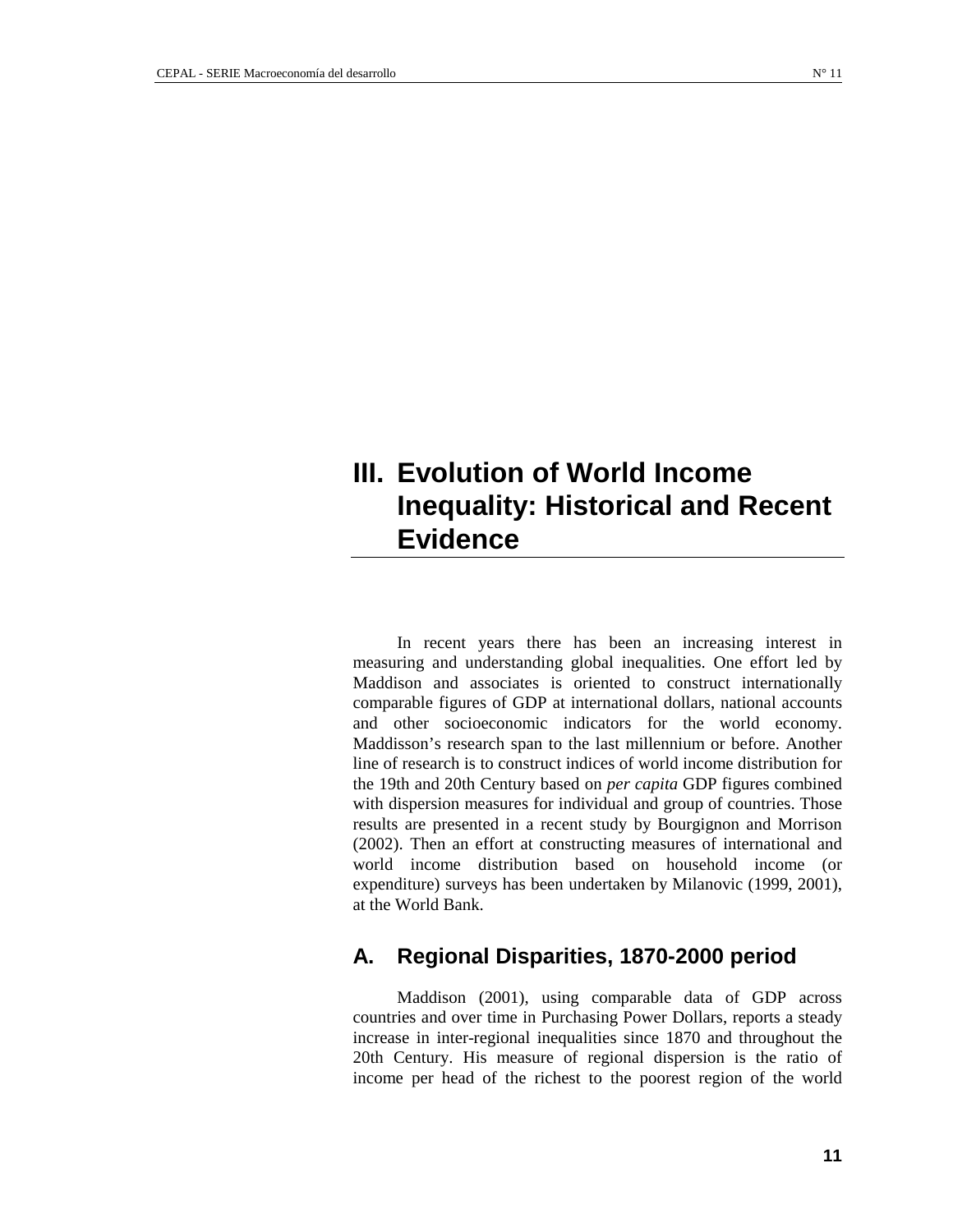(see table 1). This ratio shows a steady rise from around 5:1 in 1870 to 9:1 in 1913, to 15:1 in 1950 and to 19:1 in 1998. The only decline in regional inequality is between 1950 and 1973 from 15:1 to 13:1; that is, during the period of the "golden age of capitalism". The rapid growth and technical progress of the last century and a half has been accompanied by rising inequality in the world economy, at least between top and bottom in the distribution of world GDP.

#### **Table 1 LEVELS OF GDP** *PER CAPITA* **AND INTERREGIONAL SPREADS, 1000-1998**

| 1000 | 1500 | 1820 | 1870 | 1913 | 1950 | 1973 | 1998                                                                 |
|------|------|------|------|------|------|------|----------------------------------------------------------------------|
|      |      |      |      |      |      |      | (1990 international dollar)                                          |
|      |      |      |      |      |      |      | LEVELS OF GDP <i>PER CAPITA</i> AND INTERREGIONAL SPREADS. 1000-1998 |

|                              | 1000  | 1500 | 1820    | 1870    | 1913    | 1950    | 1973    | 1998    |
|------------------------------|-------|------|---------|---------|---------|---------|---------|---------|
| <b>Western Europe</b>        | 400   | 774  | 1 2 3 2 | 1974    | 3473    | 4 5 9 4 | 11 534  | 17921   |
| Western offshoots            | 400   | 400  | 1 2 0 1 | 2 4 3 1 | 5 2 5 7 | 9 2 8 8 | 16 172  | 26 14 6 |
| Japan                        | 425   | 500  | 669     | 737     | 1 3 8 7 | 1926    | 11 439  | 20 413  |
| Asia (excluding Japan)       | 450   | 572  | 575     | 543     | 640     | 635     | 1 2 3 1 | 2936    |
| Latin America                | 400   | 416  | 665     | 698     | 1511    | 2 5 5 4 | 4531    | 5795    |
| Eastern Europe & former USSR | 400   | 483  | 667     | 917     | 501     | 2601    | 5729    | 4 3 5 4 |
| Africa                       | 416   | 400  | 418     | 444     | 585     | 852     | 1 3 6 5 | 1 3 6 8 |
| World                        | 435   | 565  | 667     | 867     | 1510    | 2 1 1 4 | 4 1 0 4 | 5709    |
| Inter-regional spreads       | 1.1:1 | 2:1  | 3:1     | 5:1     | 9:1     | 15:1    | 13:1    | 19:1    |

**Source:** Maddison, *The World Economy. A Millennial Perspective. Development Centre Studies*, Organization for Economic Cooperation and Development (OECD), (2001).

The evidence portrayed in tables 1 and 2 (drawn from Maddison, 2001) for the period 1870-1998 shows a complex pattern of convergence and divergence across regions of the world during this period. Some of the stylised facts are the following:

- 1. The distribution of world GDP shifted dramatically towards the "western offshoots " (U.S, Canada, Australia, New Zealand) between 1870 and 1950; in fact while the share of global GDP of these countries was 10.2% in 1870 it increased to 30.6 in 1950 —a 300% rise over an 80-years-period. In 1998 that share declined to 25.1%. However, in terms of GDP *per capita* these nations have been historically, since the 18th and 19th Century the group of richest economies in the world.
- 2. Western Europe had the largest share of world income until 1913 but the two world wars and the turbulence of the interwar period and slower relative growth thereafter led to a decline in its share in the world economy which reached to around 20% in 1998 down from 33.6% in 1870; in any case, western European income per head levels are still among the highest of the world.
- 3. Latin America increased it share in the world GDP from 2.5% in 1870 to 8.7% in 1998. However, the increase in the relative position of Latin America in the world economy stopped in the 1970s. Thereafter, the growth performance of the Latin American region has been below its historical record and its income share remained virtually constant during the last quarter of the 20th Century (see table 2).
- 4. Africa maintained its relative share in world GDP more or less constant at around 3.0 to 3.5% during the period 1870-1998. This is the region with the lowest average level of *per capita* income and living standards in the world economy due to persistently weak economic performance.
- 5. Asia experienced a steady decline in its share of world GDP from 1870 to 1950; then it increased slightly until 1973 and exploded after 1973 due to super performance in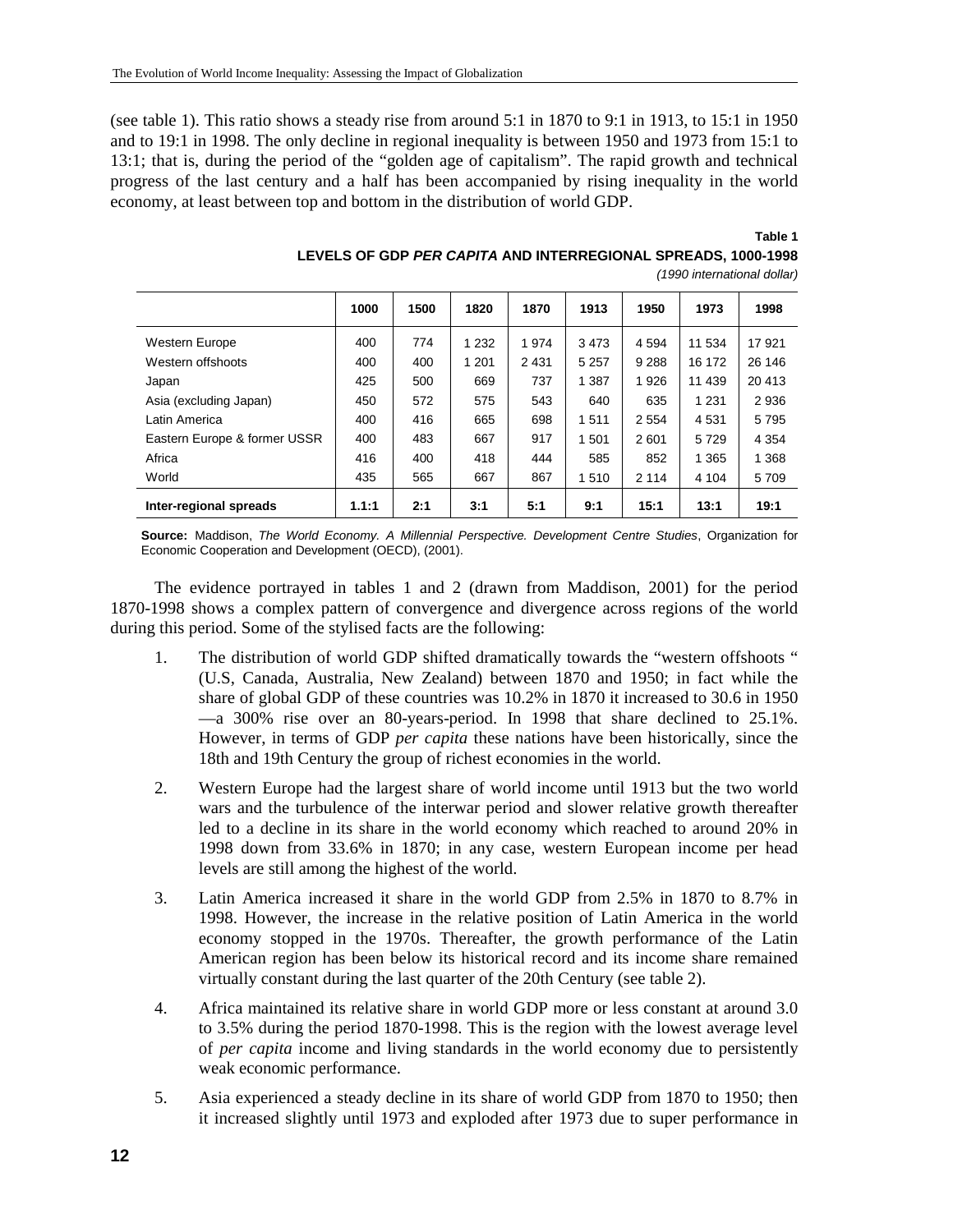Japan (until the 1980s), South Korea, Hong Kong, Taiwan, Singapore and very important, given its size, China since the late 1970s. India's performance since the 1980 has been also quite dynamic. In fact, Asia's share (including Japan) goes up from 18.5% in 1973 to 37.2 in 1998, almost doubling its share in world GDP in a period of 25 years; indeed, an unprecedented pace of economic expansion in the modern history of the world economy.

6. Eastern Europe and the former USSR after having maintained a relatively constant share of world GDP in the range 11 to13% between 1870 and 1973, it experienced a sharp decline in its relative importance in the world economy with its share of world GDP declining from 12.9% in 1973 to 5.3% in 1998.

#### **Table 2 SHARES OF WORLD GDP, 1000-1998**  *(Percentages)*

|                              | 1000 | 1500 | 1820 | 1870 | 1913 | 1950 | 1973 | 1998 |
|------------------------------|------|------|------|------|------|------|------|------|
| Western Europe               | 8.7  | 17.9 | 23.6 | 33.6 | 33.5 | 26.3 | 25.7 | 20.6 |
| Western offshoots            | 0.7  | 0.5  | 1.9  | 10.2 | 21.7 | 30.6 | 25.3 | 25.1 |
| Japan                        | 2.7  | 3.1  | 3.0  | 2.3  | 2.6  | 3.0  | 7.7  | 7.7  |
| Asia (excluding Japan)       | 67.6 | 62.1 | 56.2 | 36.0 | 21.9 | 15.5 | 16.4 | 29.5 |
| Latin America                | 3.9  | 2.9  | 2.0  | 2.5  | 4.5  | 7.9  | 8.7  | 8.7  |
| Eastern Europe & former USSR | 4.6  | 5.9  | 8.8  | 11.7 | 13.1 | 13.1 | 12.9 | 5.3  |
| Africa                       | 11.8 | 7.4  | 4.5  | 3.7  | 2.7  | 3.6  | 3.3  | 3.1  |
| World                        | 100  | 100  | 100  | 100  | 100  | 100  | 100  | 100  |

**Source:** Maddison, *The World Economy. A Millennial Perspective. Development Centre Studies*, Organization for Economic Cooperation and Development (OECD), (2001).

In a nutshell, we see a pattern of increasing differentiation and divergence between the top of the distribution (Western Europe, North America and Oceania or the "Western offshoots" in Maddison's terminology) and the bottom region of Africa. In turn, since the 1970s the outstanding economic performance of several Asian economies has increased sharply the average relative position of the Asian region in the global economy. In contrast, since the 1970s and particularly during the 1990s, both Eastern Europe and former USSR sharply lagged behind the performance of the global economy. Latin America has maintained its relative importance in world GDP without major changes in the last quarter of the 20th Century.<sup>4</sup> The reduction in the relative weight in world GDP of Eastern, Europe, former USSR and Latin America taken as a group, has lead to a shrinking of the "world middle class" of countries.

### **B. The second half of the 20th Century**

 $\overline{a}$ 

Let us turn now to the evidence on international inequality in the second half of the 20th Century based on *per capita* GDP expressed in 1995 dollars of equal purchasing parity.

<sup>4</sup> Of course, these are average regional trends, that mask individual differences in country performance. Countries such as Poland, Hungary and Czech Republic have performed relatively better than Bulgaria, Rumania and several former soviet Republics in the post-socialist transition of the 1990s. In Latin America, good performers in the 1980s and 1990s have been Colombia, Chile, Dominican Republic and others.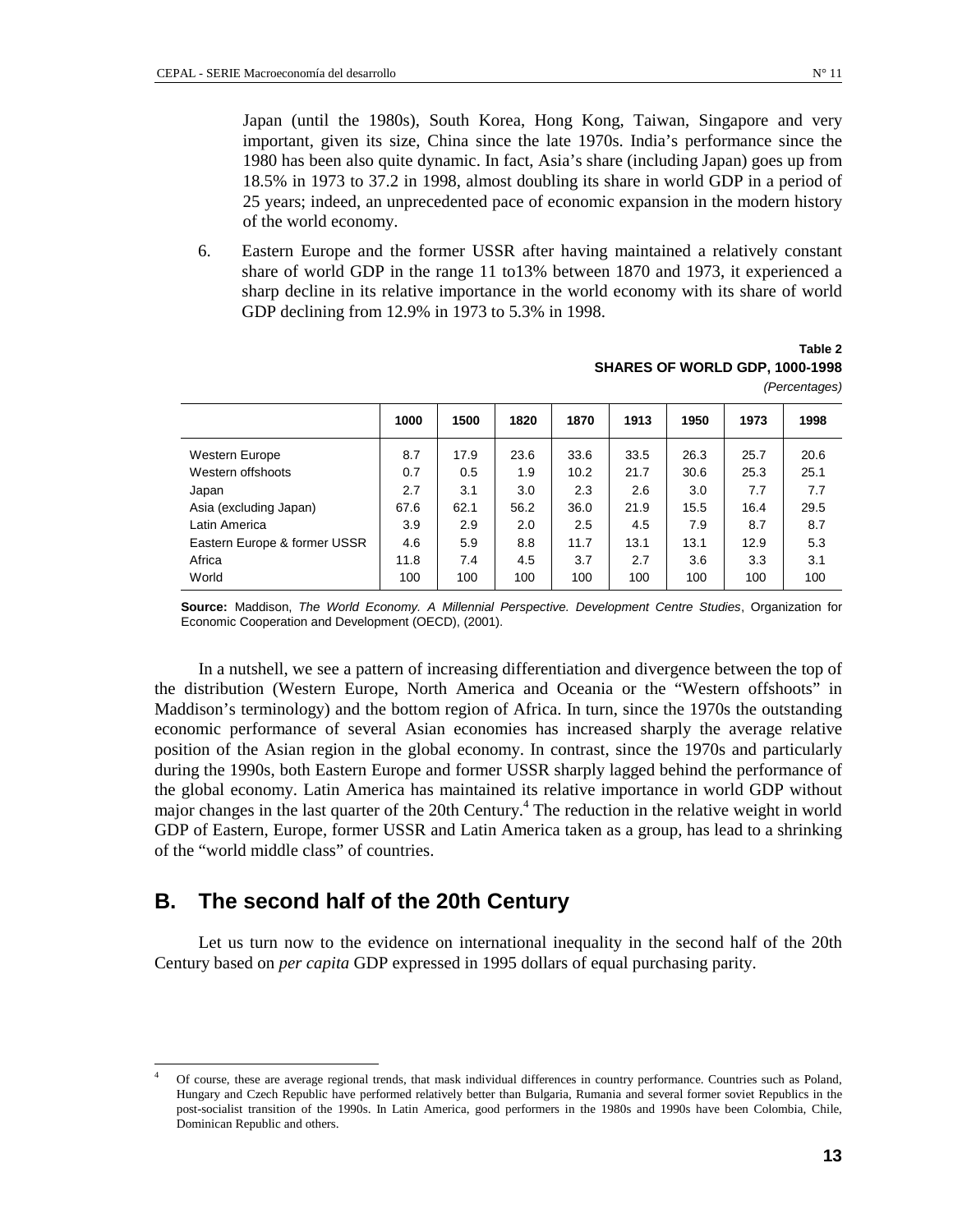### **C. Rising Inequality with Unweighted Gini's**

Milanovic (2001) has computed unweighted and weighted (by population) Gini coefficients of national *per capita* GDP for the period 1950-1998 for a sample of around 120 countries.<sup>5</sup>

The unweighted Gini coefficient<sup>6</sup> shows a slight decline in international inequality between 1965 and 1978 (in 1978 the Gini is 45.2 some 2.5 points below its level of 1965). Since 1978 there is a steady upward trend in the value of the Gini coefficient (an increase an international inequality), which is accounted for by the following regional patterns (see figure 1):

- 1. An increase in inequality in Latin America, (the Latin America's Gini goes up) (see figure 2), during the 1980s and 1990s, a region in the middle of the international income distribution scale (e.g. a "middle class" region).
- 2. A drastic jump in inequality, since the early 1990s, in post-socialist, transition economies, say Eastern Europe and former USSR.
- 3. A dismal economic performance in Africa. In fact, as of 1998, 22 out of 35 African countries had a GDP *per capita* lower than 20 years ago; this lagging economic performance of Africa has contributed to widen global inequality.
- 4. There has been a trend towards convergence in GDP *per capita* across the economies of Western Europe, North America and Oceania (WENAO). The WENAO group corresponds to the "western offshoots" in Maddison's (2001). The regional Gini for the WENAO group was in the range 25-27 for the coefficient in the 1950s declining to at around 15 in the 1990s (figure 3).

Therefore the picture is one of steady convergence in the GDP *per capita* and development levels among countries at the top of the international income distribution scale, the WENAO group. 7 The counterpart of convergence at high *per capita* GDP levels in the WENAO group is convergence at low GDP *per capita* levels in most African economies, in "faltering" Asian economies such as Afghanistan, North Korea, Laos, Cambodia, Mongolia and in low income Latin America and Caribbean countries such as Haiti, Nicaragua, Bolivia, Paraguay. Of course, convergence at the top and the bottom, implies a widening in international income distribution. Another feature of world income distribution is a tendency toward a vanishing of the world traditional "middle class", say Latin America and the transition economies (former USSR and Eastern Europe) in particular given the dramatic fall in the relative importance of particularly the post-socialist, transition economies during the 1990s, already mentioned.

 5 A consideration that affects the calculation of distributive indices for inter-national inequality, such as Gini coefficients, is the number of countries. In fact, there was an increase in the number of countries in the world in the 1950 and 1960s with the decolonization of Africa. Another increase in the number of countries took place in the 1990s with the break-down of the former Soviet Union into a number of independent States, the separation of the Slovak Republic from the former Czechoslovakia and the break-down of the former Yugoslavia. However, income per capita data for these later countries can be reconstructed from Republican data of their previous countries to whom they belonged.

The Gini coefficient goes from 0 to 1. The value 0 is "perfect equality" in which every individual has an equal share of national (or world) income and 1 is "complete" inequality in which all income goes to one individual. 7

Studies that analyze income convergence in WENAO and OECD countries are Dowdrick and Nguyen, 1988 and Li and Papell, 1999. The WENAO region is the equivalent to the OECD without Japan and the new members such as Mexico, South Korea, Hungary, Poland, Slovakia and Czech Republic.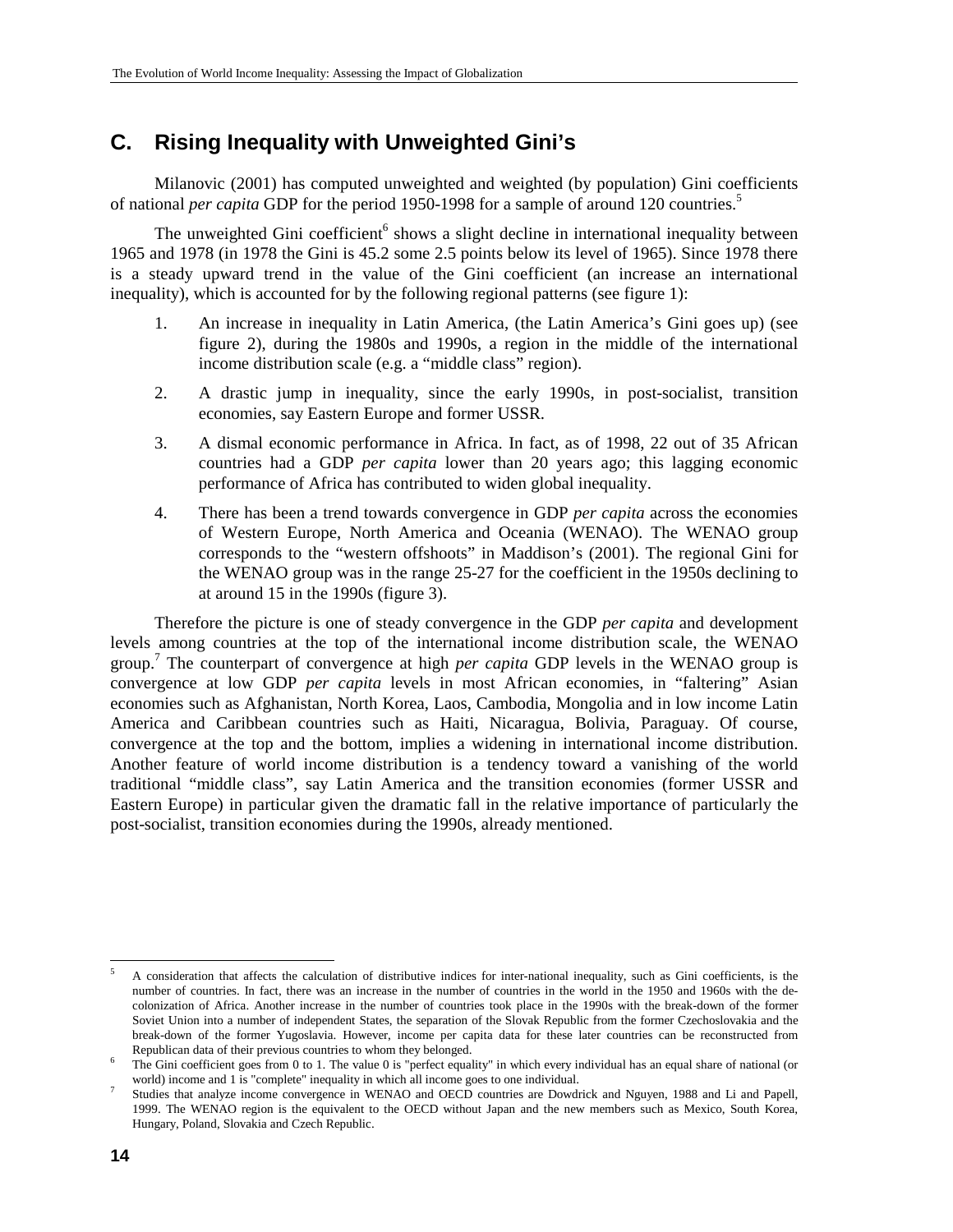#### 0.560 0.540 0.520 0.500 Gini coefficient Gini coefficient 0.480 World 0.460 0.440 0.420 0.400 0.380 0.360 1956 1966 1970 1974 1978 1983 1986 1990 1998 1950 1952 1960 1962 1968 1972 1992 1996 1954 1964 1981 1994 Year

#### **Figure 1 UNWEIGHTED INTERNATIONAL INEQUALITY, 1950-1998**  *(Gini coefficient)*

**Source:** Milanovic, B. "World Income Inequality in the Second Half of the Twenty Century" mimeo, World Bank, (2001), June.

# **UNWEIGHTED INTERNATIONAL INEQUALITY II, 1950-1998**

*(Gini coefficient)* 



**Source:** Milanovic, B. "World Income Inequality in the Second Half of the Twenty Century" mimeo, World Bank, (2001), June.

# **Figure 2**

**15**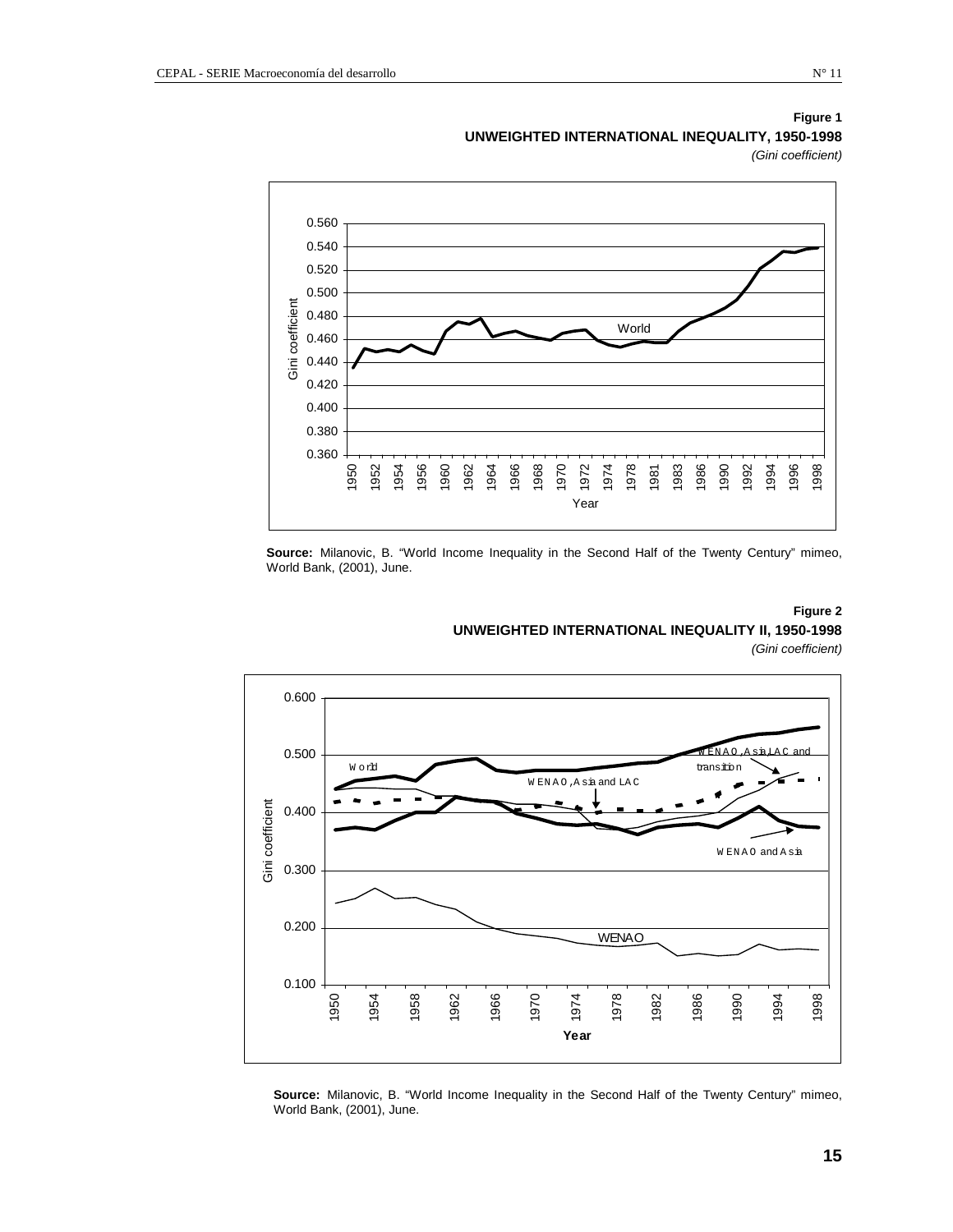#### **Figure 3**

**GINI POINT CONTRIBUTIONS TO CONCEPT 1 INEQUALITY, 1960-1998** 

*(Gini point contribution to concept 1 inequality)* 



**Source:** Milanovic, B. "World Income Inequality in the Second Half of the Twenty Century" mimeo, World Bank, (2001), June.

### **D. International Inequality with Weighted Gini's: The Case of China and India**

A different picture of the evolution of international inequality in the last decades can be obtained if the regional and international Gini coefficients are computed by weighting the GDP *per capita* of individual countries by their population share in total regional population.

Figure 4 taken from Milanovic (2001, pp. 30) shows a decline in the weighted international Gini coefficient (a drop in international inequality) since the mid 1960s. In fact, the weighted Gini goes down from 55.6 in 1965 to 50.1 in 1998, a 10% decline. What explains this decrease in the weighted Gini since the mid-1960s? Milanovic (2001) shows the main reason for the decline in the weighted Gini is very rapid growth in populous China since the late 1970s after the adoption of economic reforms and faster growth (though not as rapid as in China) in India, since the 1980s. Those two large, low income countries that account for near 45% of world population have grown much faster than the world economy and the WENAO group of rich countries during the last two decades.

Figure 5 shows, however, that the decline in the Gini disappears if China and India are excluded from the computation of the index. Furthermore, excluding both India and China shows that the weighted international Gini coefficient rises since the 1980s (an increase an inequality), a similar trend observed in the case of the unweighted Gini over the same time-period. The increase in mean income in China and India in recent decades is a very important development since benefits the population of two countries that represent near half of world population. However, the empirical evidence (see Milanovic, 2001, Ravallion, and Chen, 1999 and Ravallion and Datt, 2000) shows also that rapid growth in mean income in both countries has been positively correlated with an increase in inequality (particularly rural-urban income disparities) in both economies.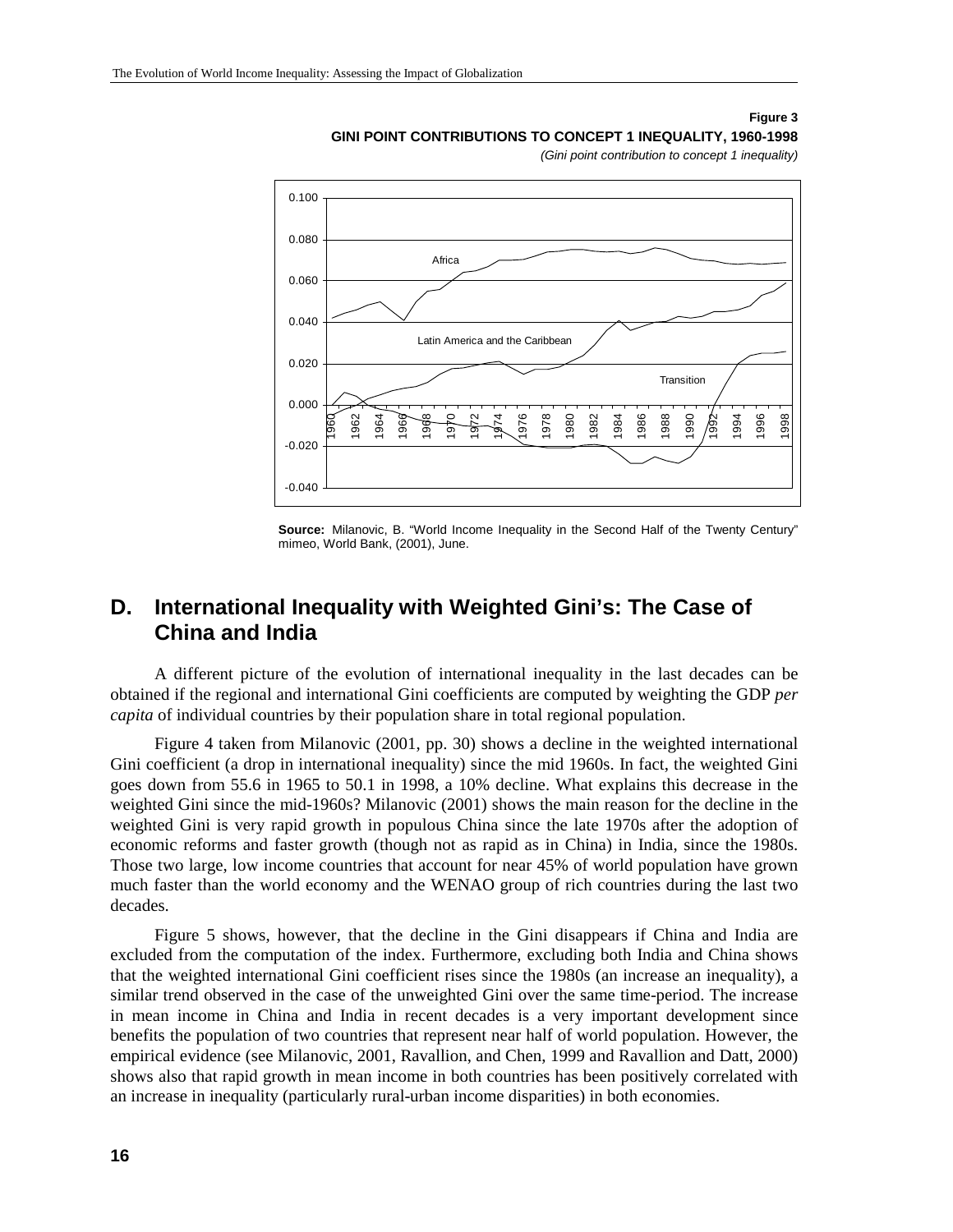#### **Figure 4**



**WEIGHTED INTERNATIONAL INEQUALITY, 1950-1998** 

**Source:** Milanovic, B. "World Income Inequality in the Second Half of the Twenty Century" mimeo, World Bank, (2001), June.



#### **Figure 5 WEIGHTED INTERNATIONAL INEQUALITY WITHOUT CHINA AND INDIA**

**Source:** Milanovic, B. "World Income Inequality in the Second Half of the Twenty Century" mimeo, World Bank, (2001b), June.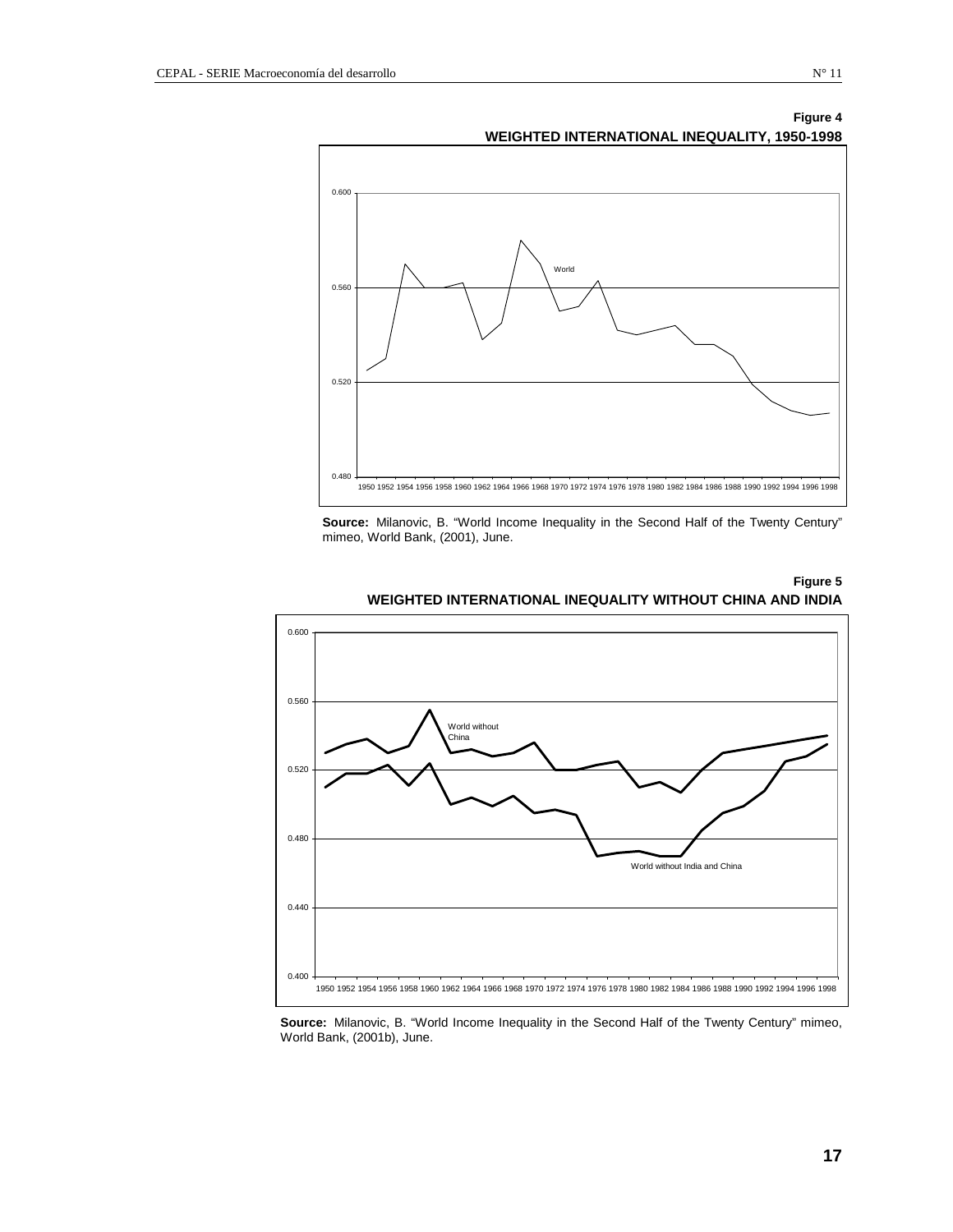### **E. World Inequality**

Let's turn now to the evidence on world inequality. Remember that this is a broader concept than international inequality as it reflects also within country changes in inequality. The ultimate purpose of the calculation is to assess the rank of welfare of the individual of the world.

There are two main possibilities to construct world indices of income distribution based on country level information about *per capita* incomes from national accounts and some measures of income dispersion at country level.8 One is to use data of mean incomes or GDP *per capita* complemented by some measure of income dispersion (Gini coefficient, standard deviation of income) and then make an assumption of log-normality in the income distribution of income individual countries or groups of countries, to construct income distribution for individual countries.<sup>9</sup> The assumption of a log-normal distribution although convenient is clearly at odds with actual income distributions. Another possibility, adopted in Bourgignon and Morrison (2002) in their long run study of world income distribution, was to use known actual income distributions of "representative" countries and apply it to other economies with assumed geographical and economic similarities. The obvious cost of this procedure is the approximation of distributive patterns of certain economies to other countries, whose actual income distribution scales can be very different from the assumed "representative" country. Still, the authors are able to construct an index (they use the Theil index) of world income distribution, for a very long period running from 1820 to 1992, a piece of information previously unavailable to gauge changes in distributive pattern in the world economy. Still, the caveats on the study's methodology are worth to keep in mind.

An alternative procedure, pioneered in Milanovic (2002) is to use a vast array of national household income (expenditure) surveys that provide direct income information by quintiles, deciles, etc. for individual countries to construct world income distributions for specific years. The use of household income/expenditure surveys has been helped by the fact that their geographical coverage has expanded considerably in the last two decades with their collection in China since the 1980s, in the (former) USSR since the second half of the 1980s and in African economies in the 1990s. On these grounds, world income distributions based on household surveys can not be constructed prior to the mid-1980s. $^{10}$ 

### **F. Main Results**

Let's start with the Bourgignon and Morrison (2002) paper. This study covers the evolution of world income distribution using the Theil index from 1820 to 1992, based in data on population, GDP *per capita* and income shares for 33 groups of countries. The authors find a steady increase in world inequality since 1820 (see figure 6). The story is roughly the following: between 1820 and 1910, say the Theil index rose by 50%; then global inequality remained relatively stable between 1910 and 1960, to rise again, between 1960 and 1992, now by 12%. Interestingly, the increase in total inequality in the period 1820-1992 is driven almost entirely by a rise in inequality between countries (e.g. a rise in international inequality). In fact, within-country inequality declined between the mid 1910s and around 1950, to rise moderately thereafter.

l

<sup>8</sup> See Milanovic (1999, 2001) for a careful methodological discussion of these issues.

<sup>9</sup> Empirical studies following this methodology are Schultz (1998), Quah (1999) and Chotikapachin, Valenzuela and Rao (1997).

<sup>10</sup> Other methodological difficulties refer to the use of expenditure versus income in some surveys, the price indices used for international comparisons , level of aggregation of data, etc.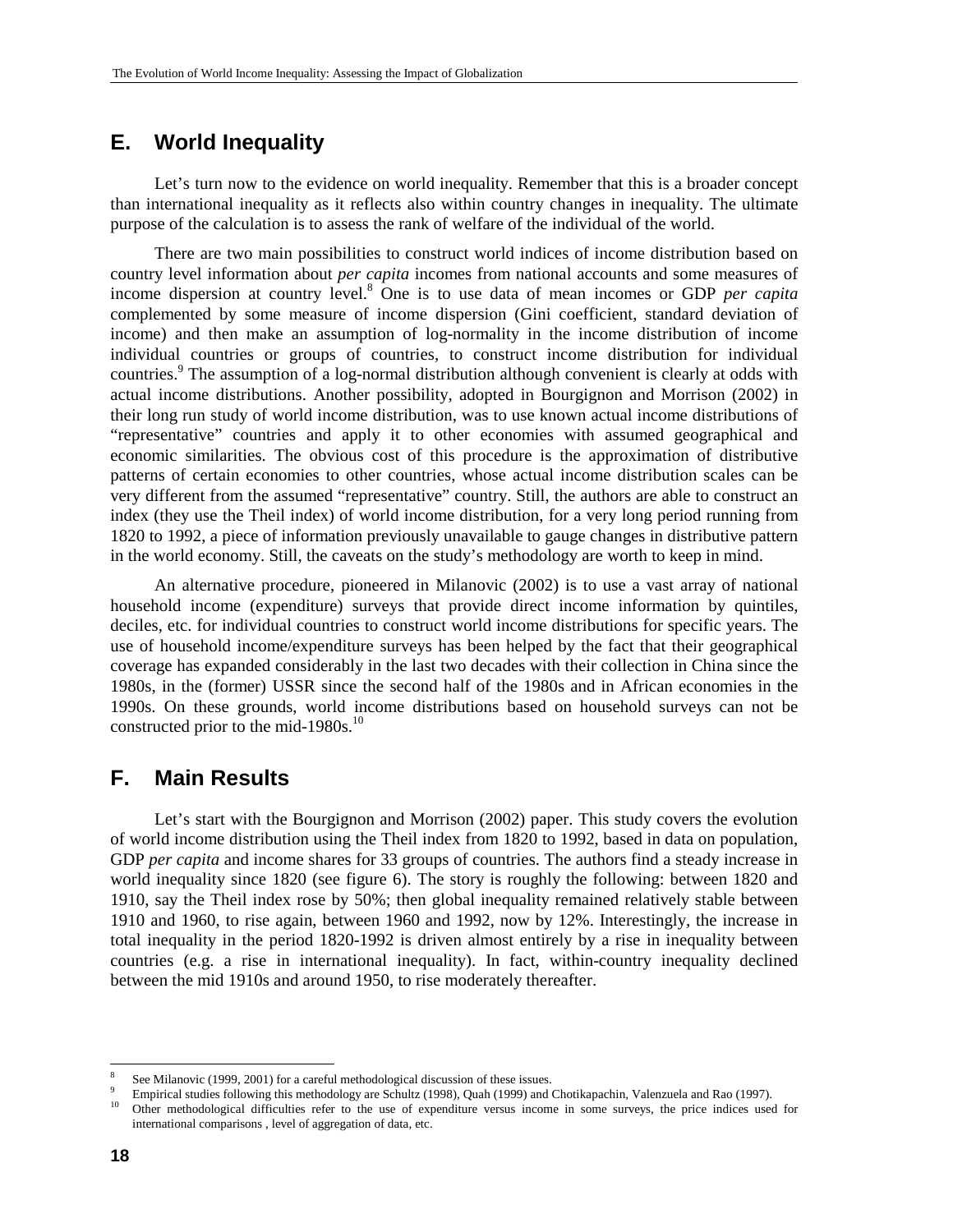#### **Figure 6**

**GLOBAL INEQUALITY OF INDIVIDUAL INCOMES, 1820-1992** 

*(Theil coefficients of inequality)* 



**Source:** Bourguignon and Morrisson "The Size Distribution of Income Among World Citizens" mimeo, The World Bank and DELTA (2002). The countries here consist of 15 single countries with abundant data and large populations plus 18 other country groups. The 18 groups were aggregates of geographical neighbors having similar levels of GDP *per capita*, as estimated by Madisson (1995).

The results of this study are in line with the rise in income inequality across countries and regions shown in Maddison (2001); which, as seen before, highlights rising disparities in the world economy due to divergence in growth performance across regions and countries over time. In addition, the Bourgignon and Morrison study confirms the relative constancy of income distribution within-countries found also in Doeninger and Squire (1996), in recent decades in the world economy.

The study of world income distribution of Milanovic (1999 and 2001) based on household incomes survey data compares two benchmark years, 1988 and 1993, and covers 92 countries. One of the main finding of the Milanovic studies is that comparing 1988 and 1993 and decomposing the variation (increase) in the Gini coefficient for the two years, between 75 and 88% of total inequality is due to differences in mean incomes between countries. Only around 12% of total inequality is explained by inequality within countries. Again these findings are in line with Bourgignon and Morrison (1999) in highlighting the dominance of inequality between countries in the evolution of world income inequality.

Milanovic (2001) explains rising world inequality between 1988 and 1993 by increases in differences between income *per capita* levels of the countries belonging to the top of the world income distribution(WENAO and OECD) and rural China and rural India whose mean incomes have lagged behind the rise in their urban incomes levels. Another unequalising influence, already noted in our discussion of the evolution of international inequality, is the tendency of lagging performance of the "world's middle class", say Latin America, Eastern Europe and the former USSR, between 1988 and 1993.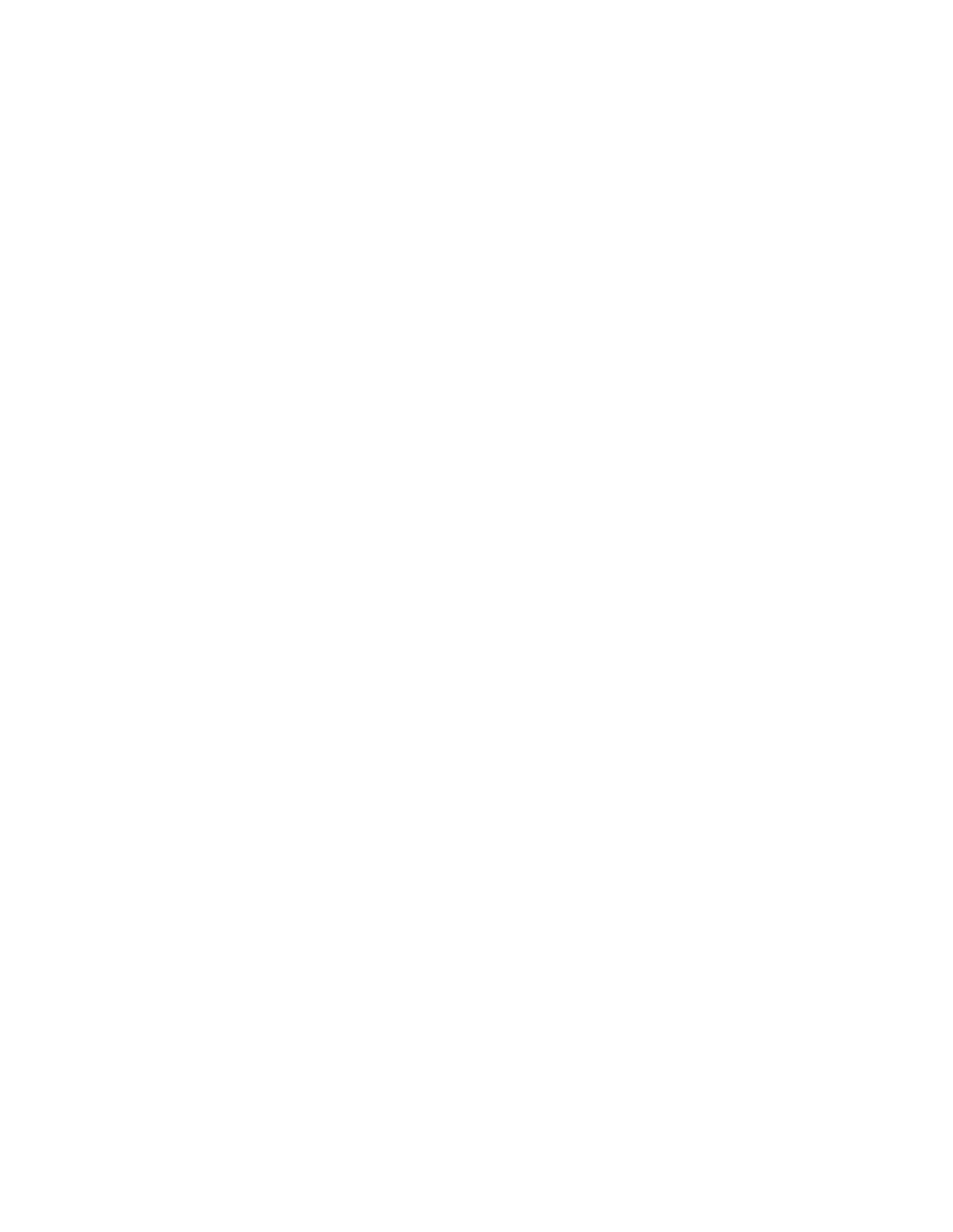# **IV. The Links Between Globalisation and World Inequality**

How all of these trends in world inequality are related to globalisation? The question is certainly very complex for various reasons: controlling for the influence of non-globalisation factors that affect world inequality is difficult, because of the empirical problems to measure world inequality already noted and, not the least, by the obvious generality of the term "globalisation". On the later, globalisation will be understood here, simply, as increased economic integration in commodity markets, capital markets and international labour markets among countries. At an analytical level, we can distinguish several channels through which globalisation affects world inequality:

### **A. Static convergence in factor prices**

The Heckscher-Ohlin theory of international trade posits that trade of goods lead to commodity (goods) price equalization (or at least a tendency to) across countries. Using duality theorems (see Dixit and Norman, 1980) in which goods prices can be decomposed in terms of factor prices (wages, profits, land rents) embedded in unitary costs, the equalization of commodity prices leads to the Stolper-Samuelson theorem that factor price equalization develops under free trade, therefore narrowing in international differences in factor prices and *per capita* income levels. Of course, this may take time (e.g. decades), and assumes competitive markets and absence of major barriers to international trade.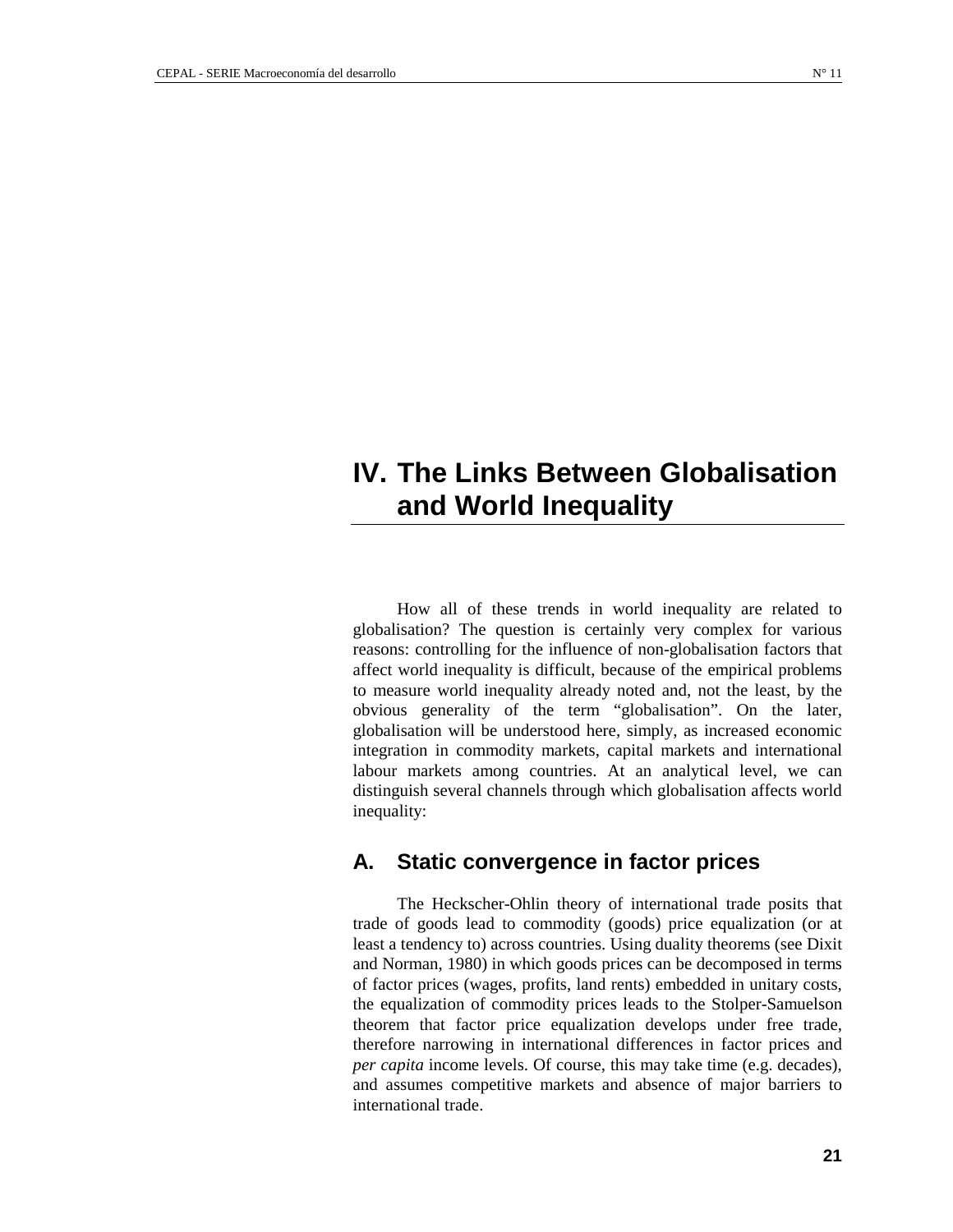Another mechanism for economic integration leading to factor price convergence is international migration and capital mobility. Labour moves across countries in response, among other things, to wage differentials. Migration tends to reduce wage differentials by increasing the labour supply in the labour-scarce, migrant-receiving country and reducing the labour supply in the labour-abundant, sending economy. The result is a narrowing of wage gaps across countries and eventual convergence in *per capita* income over time.<sup>11</sup> The mobility of capital tends in turn to reduce differentials in the marginal product and rates of return of capital among countries.

### **B. Dynamic convergence in** *per capita* **income growth**

Neoclassical growth models predict income convergence across countries by postulating an inverse relationship between initial income levels and the growth rate of GDP. This result is due to the fact that with decreasing returns to capital, countries that are further behind their steady-state capital labour ratio (and *per capita* income level) will grow faster than countries closer to their steady-state. The main inference here, is that poor countries should growth faster than rich countries because they have lower capital labour ratios and thus a higher marginal productivity of capital a feature that leads to a faster rate of adjustment of the capital stock and GDP growth to their steady-state level.<sup>12</sup> Over time as the process of economic growth takes place and the stock of capital per person increases the returns of capital decline leading to a gradual slow down in growth rates; this mechanism should generate convergence in growth rates and *per capita* income levels across countries.

The neoclassical growth model (Solow, 1956) shows that in steady-state the rate of growth of GDP is equal to the rate of technical progress; therefore in a world in which the (expansion) of the technology frontier is globally available, $^{13}$  all countries should grow at the same rate in steady state therefore keeping unchanged the long run distribution of world income. In this framework, a divergence in growth rates across countries would be a problem of transitional growth dynamics while each country converges to its steady-state. Note that this process may take several decades and that steady-states *per capita* income level may also increase after domestic economies open to international trade.

This model is subject to several limitations. Convergence may fail due to increasing returns to capital which is the assumption behind the endogenous growth models (see Easterly, 2001). In addition, capital may fail to go to poor countries, in spite of potentially high real returns to capital there, due the absence of complementary factors (e.g. skilled labour, human capital and supportive institutions) needed to realize the potentially high rates of return on capital in low income economies. This mechanism can also prevent convergence to operate.

International migration can be growth enhancing (retarding) for receiving (sending) countries for two reasons: international migration of unskilled labour can help to keep wages down in the receiving country therefore lowering labour costs, rising profits and stimulating investment and growth. In turn, migration of highly qualified people implies a transfer of human capital that is growth enhancing in the receiving economy (see Solimano, 2001b). However, the reverse result can occur for the sending country that suffers from the emigration of human capital, domestic entrepreneurs and talented people. The net result can be a decline in growth rate in poor economies

l

<sup>&</sup>lt;sup>11</sup> See Solimano (2000b) for a discussion of relationships of substitution and complementarity between international trade and international migration, with the empirical evidence showing the dominance of complementarity between these two dimensions of globalization (complementarity between trade and international migration).<br>
See Jones (1998).<br>
<sup>13</sup> Economia integration, clabelization, see bela this process to take also

<sup>13</sup> Economic integration –globalization– can help this process to take place if there is effective diffusion of technologies across countries.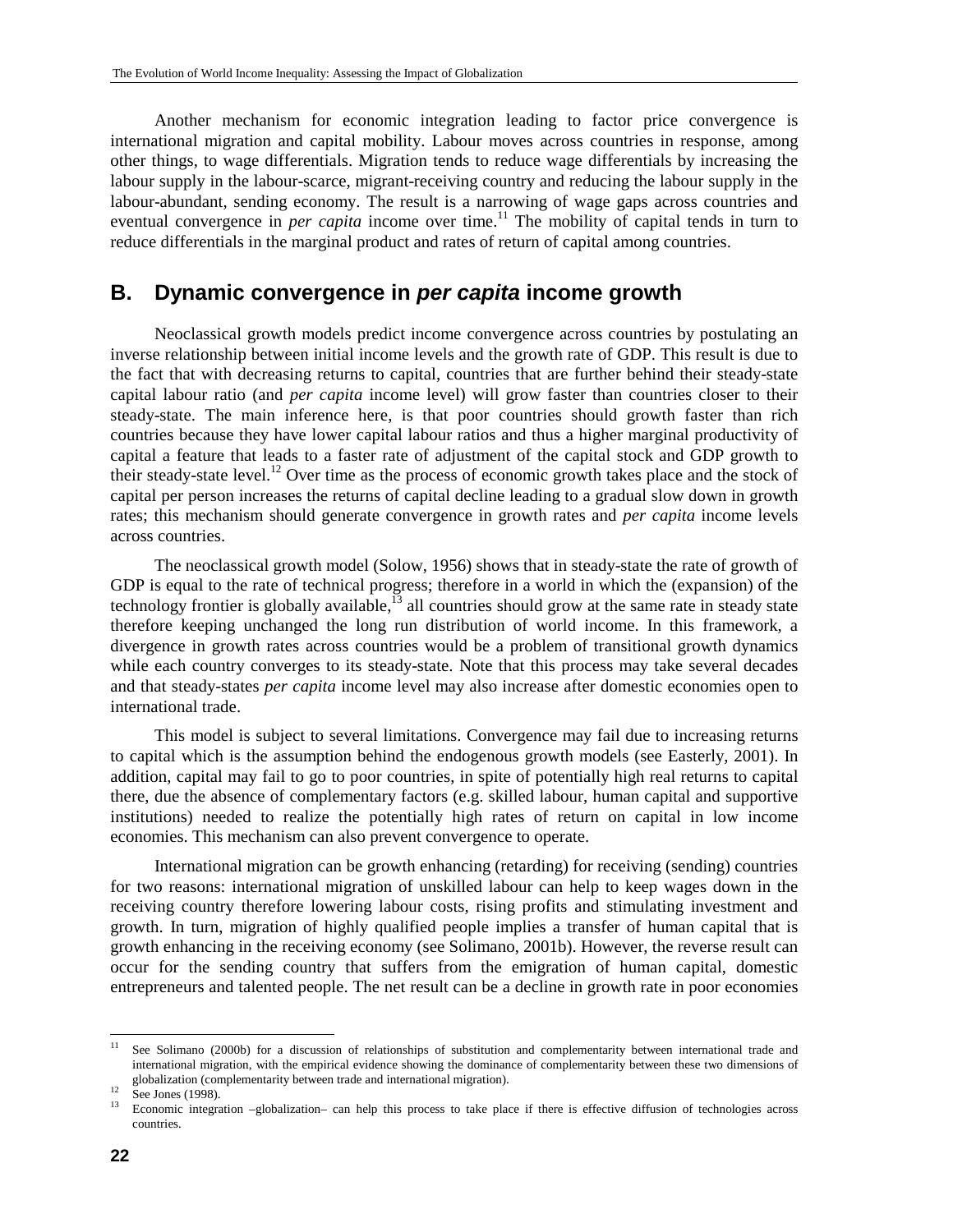### **C. Within-Country Income Distribution**

International trade affects also domestic income distribution. According to the Heckscher-Ohlin model a country tends to export (import) goods intensive in the use of the abundant (scarce) factor of production. So when a country engages in international trade the real price (or the remuneration rate) of its abundant factor, say unskilled labour, should rise and the remuneration of the scarce factor (capital or skilled labour) decline. So international trade create "winners" and "losers" internally with the remuneration of the abundant factor increasing with trade opening while the relative return of the scarce factor declining. However, it is important to realize that factor abundance is, obviously, a relative concept and in world of more than two countries (regions), any prediction on effects of trade on relative wages and factor prices needs to be made comparing all the countries participating in the global marketplace. The empirical evidence on this matter is evaluated below.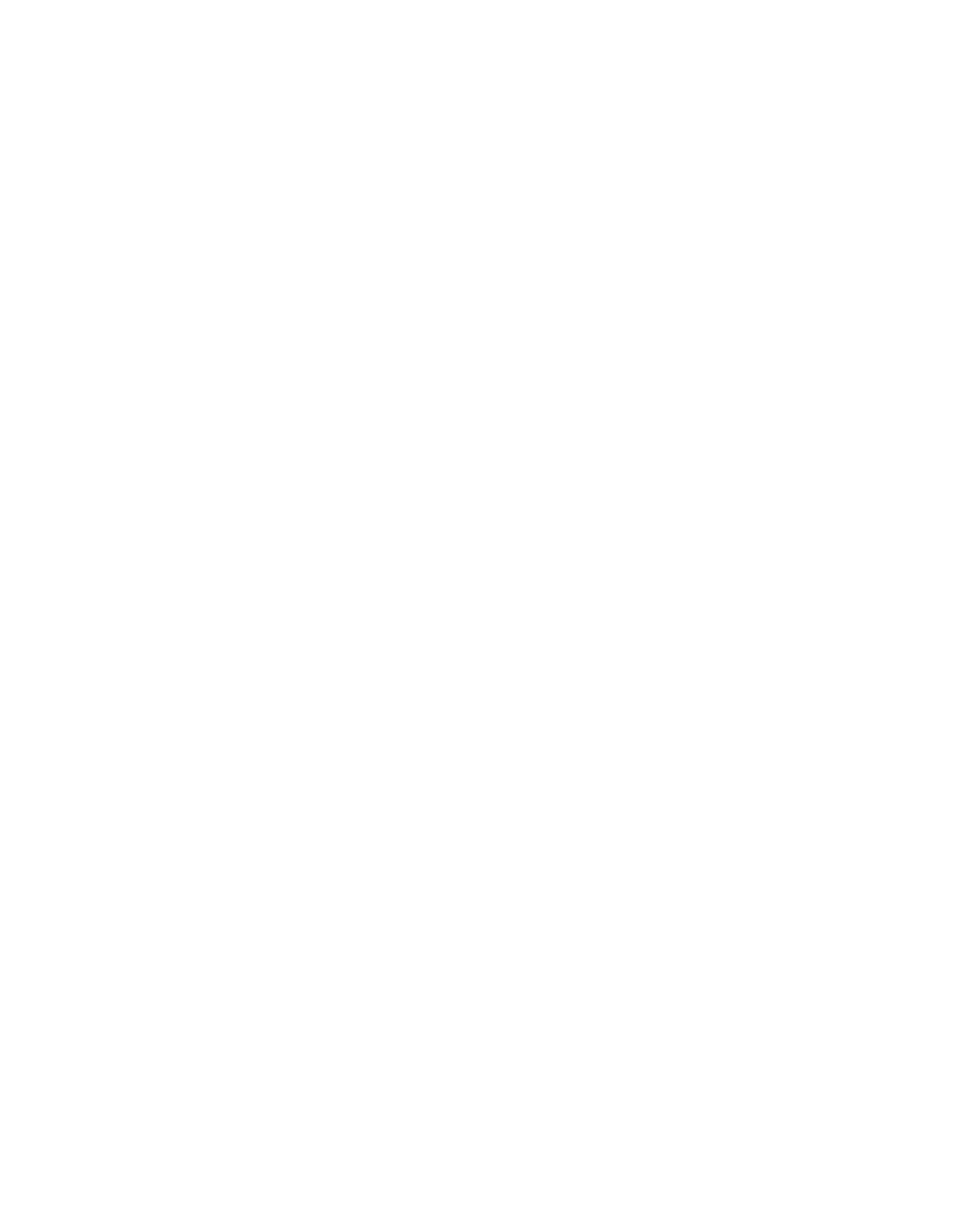# **V. Historic and Econometric Evidence on the Impact of Globalisation in World Inequality**

### **A. Historical and Recent Evidence**

Let us turn now to the historical evidence on the impact of economic openness and globalisation on world inequality. For that purpose, we shall adopt the following classification that combines both historical periods of Maddison (2001) and O'Rourke and Williamson (2000):

- i) the first wave of globalisation 1870-1913;
- ii) the de-globalisation period 1913-1950;
- iii) the golden age of 1950-1973, and
- iv) the second wave of globalisation of 1973 onwards.

### **B. Inequality during the first wave of globalisation: 1870-1913**

The first wave of globalisation of around 1870 to 1913 was a period of increasing international trade associated with lower transport costs (due to technical improvements in transports and communication), of relatively low tariffs and of unrestricted capital mobility under the gold standard. In addition, this was a period of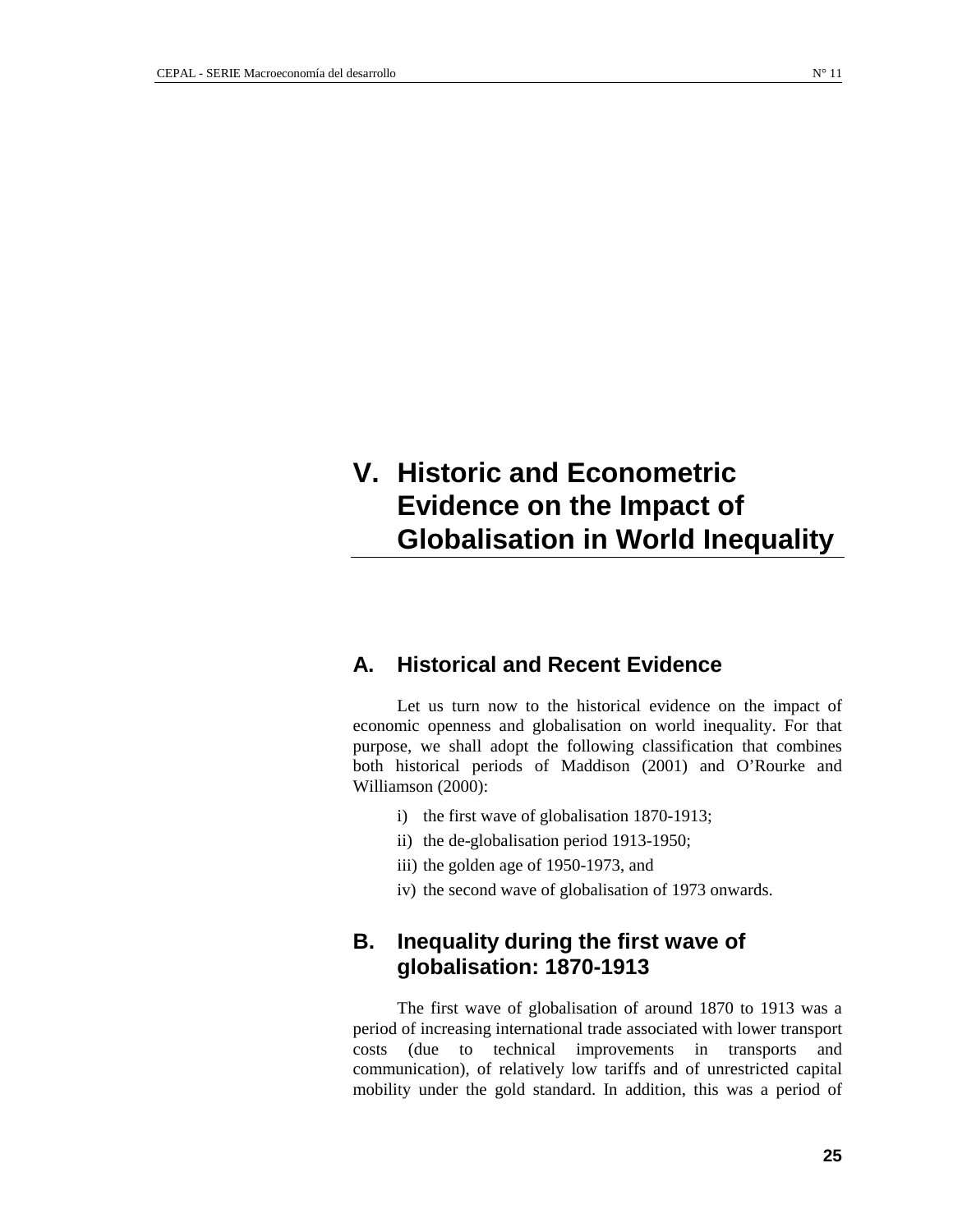massive international migration from Western Europe to the New World. It is estimated that around 60 million Europeans migrated to labour-scarce, resource abundant New World countries between 1870 and 1913 (see Solimano, 2001b).

The literature on convergence in this period looks at several indicators: GDP *per capita*, productivity levels, real wages, land rents and profit rates. Using GDP *per capita* in 1995 international dollars, Maddison (2001) shows that interregional disparities of GDP *per capita* increased from 1870 to 1913 from a ratio of 5:1 to a ratio of 9:1 between the most advanced (Western Europe, Western offshoots) and the poorest region of the world (Africa). However, at the same time there is a narrowing of GDP *per capita* gaps among Western Europe and the New World. In fact, the ratio of the average GDP *per capita* of Western Europe to the GDP *per capita* of the Western Offshoots (US, Canada, Australia, New Zealand) goes down from 0.80 to 0.66.

Looking at real wages differentials in the "Atlantic Economy", say Western Europe and the New World,<sup>14</sup> O'Rourke and Williamson (2000) find ample evidence of convergence in real wages during the first wave of globalisation within the Atlantic Economy. The process starts around 1850 and intensifies during the period 1870-1913 of the first wave of globalisation. At the end of that period the wage gaps almost disappear. In turn, these authors show also convergence of GDP *per capita* within the Atlantic economy, although the pace and magnitude of such convergence is lower than for real wages. Within Western Europe, real wages of peripheral Europe (Scandinavian countries, Spain, Italy and Portugal) converged to the real wages of the European industrial core (England, Germany, France) during the same period. In the New World, the real wages of Argentina and Canada converged to the higher salary levels of the U.S. and Australia. In terms of the predictions of trade theory is worth noting that real wages of labour-abundant, natural resourcescarce European countries converged to the real wages levels of labour scarce, resource abundant New World Countries along the lines predicted by the Stolper-Samuelson theorem. It is important to note however, that around two thirds of the real wage convergence in the Atlantic Economy during the first wave of globalisation, is associated with international migration from Europe to the countries of the New World, rather than with international trade.

Convergence during the first wave of globalisation did not include an array of more peripheral countries of Central, Southern and Eastern Europe (Austria-Hungary, Greece, Bulgaria, Russia), China, India, Egypt and other Asian countries and Latin America according to O'Rourke and Williamson (2000), a finding also confirmed by Maddison, (2001). What about domestic income distribution in the Atlantic economy? The evidence points to a worsening of income distribution against labour in the U.S, Canada and other labour abundant countries of the new World due to the combined effect of international trade and (perhaps more importantly) of massive international migration from Europe that increased substantially the supply of labour moderating the pace of increase of domestic real wages coming from accelerated economic growth. The opposite distributive effect took place in Europe, however, as massive emigration to the New World (estimated in about 20% of the labour force) that made labour more scarce, thereby rising real wage.

In sum, the empirical evidence of the first wave of globalisation shows that, indeed, convergence of both *per capita* income and real wages took place within the Atlantic Economy, the group of more advanced countries in the world economy, thereby reducing initial real wage and *per capita* income gaps among these countries. Convergence was due to both an increase in international trade and, to a large extent, to massive international migration. There was a narrowing in international inequality across nations that participated in the integration process (the Atlantic Economy). However, at the same time, the evidence shows that many countries outside the Atlantic Economy (e.g. the periphery) were left behind this process of economic convergence.

 $14$ 14 A. Lewis (1978) includes also Uruguay and South Africa in the New World. Recent papers on globalization from an historical perspective are Lindert, P. and J.G. Williamson (2001), and O'Rourke (2001).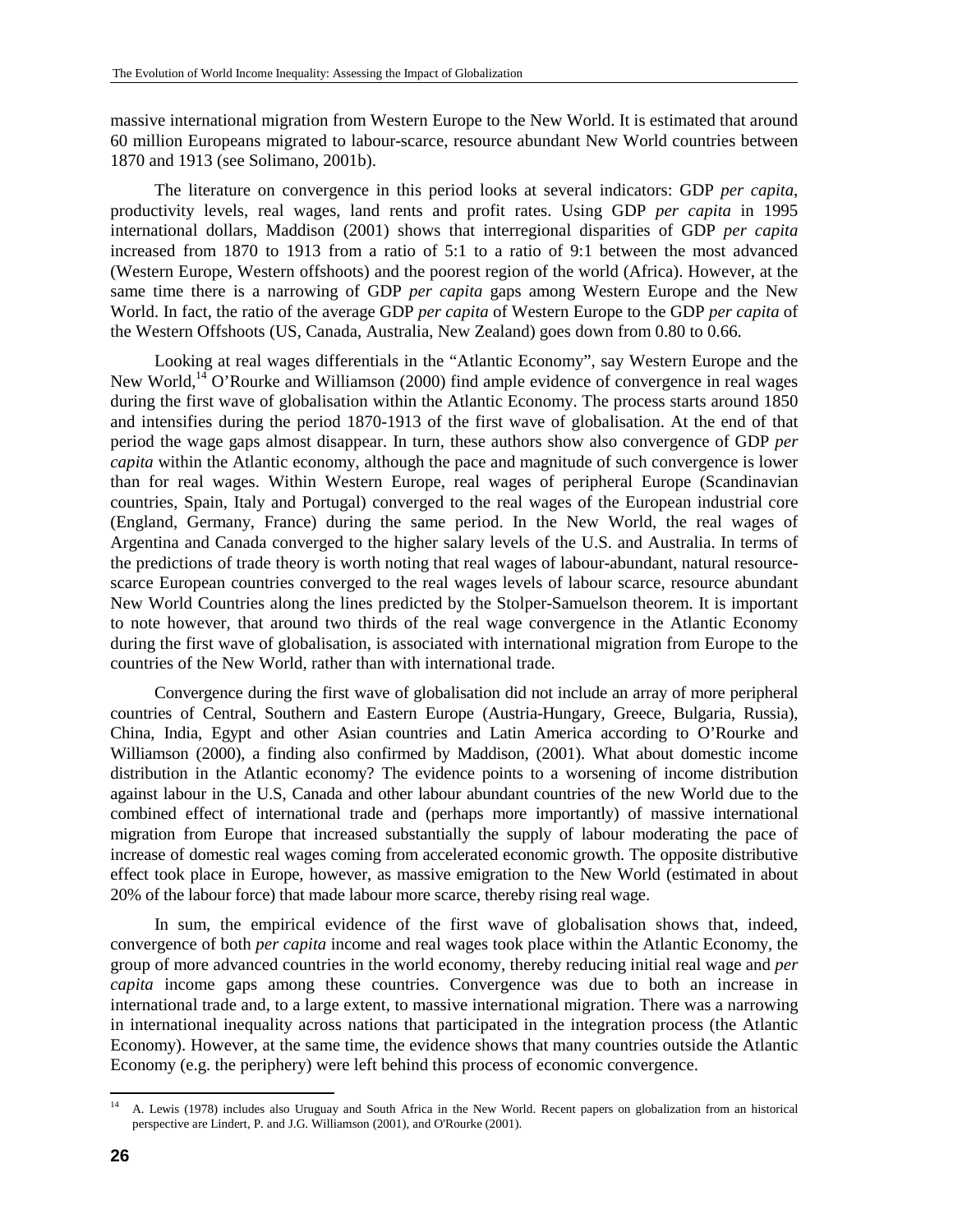### **C. The De-Globalisation, 1914-1950 period**

The 1914 to 1950 period was very disruptive for the world economy. This period, as already mentioned, included world war I, high inflation and instability in Europe in the 1920s, increasingly restrictive practices towards international migration, the passing of higher tariff legislation in the U.S. countries, the great depression in the 1930s and then world war II. These turbulent developments prevented the continuation of the process of convergence in real wages among the countries of the Atlantic Economy that developed in the period 1870-1913. In fact, convergence of real wages ceased completely between 1914 and 1937, in addition, a trend of divergence in real wages is noted between Europe and the U.S. between 1935 and 1945.<sup>15</sup> That tendency of divergence in those years is also confirmed by Maddison (2001) and Pritchet (1997) using data of GDP *per capita*. Moreover, the U.S leadership in living standards, productivity levels and GDP per head was clearly consolidated during that period. Summing up, global disparities widened in the de-globalisation period, both between the richest and poorest regions in the world economy (see table 2) and among the countries of the Atlantic Economy, reverting the trend towards convergence observed during the first wave of globalisation of the 1870-1913 period.

### **D. The Second half of the 20th Century: Golden Age and the Second Wave of Globalisation**

The 1950-2000 period has been one of the most dynamic in world economic history with a turning-point around 1973.

Some figures will help to put the dynamism of the second half of the 20th Century in historical perspective: the annual rate of growth of world GDP was 3.9% in 1950-1998 compared with 1.6% from 1820 to 1950, and 0.3% from 1500 to 1820. The expansion in international trade was remarkable with the ratio of exports to world GDP rising from 5.5% in 1950 to 17.2 in 1998. In turn, the stock of foreign capital in developing countries increased from 4% to 22% of their GDP between 1950 and 1998 (Maddison, 2001, ch. 3).

It is useful to distinguish two sub-periods when analysing the second half of the 20th Century. The period 1950-1973 which has been termed the "golden age of capitalism" (see Marglin and Schor, 1991) and the period 1973 onwards which has been labelled the "neoliberal order", or the "second wave of globalisation" (see table 3). The "golden age of capitalism" period were near 25 years of rapid growth, relative stability and declining inequality based on a globally and nationally regulated mix economy. The prevailing policy regime of the golden age combined a balance of payments adjustment mechanism under fixed exchange rates at global level with Keynesianism and the welfare state in advanced capitalist countries, and the developmental state in developing economies at national level (see Solimano, 1996, 2000b).

In the golden age period (1950-1973), the best performers in terms of rates of growth of GDP *per capita* were Japan (8.1%), Taiwan (6.7%), South Korea (5.8%), Hong Kong (5.2%), Singapore (4.4%), Germany (5%), Italy (5%), France (4.1%). Convergence of *per capita* income operated for these countries. In this period there was considerable convergence among western European economies and the OECD with Japan jumping to the group of advanced capitalist economies. In the golden age years the GDP gap in *per capita* income between the poorest and the richest region fell from 15:1 in 1950 to 13:1 in 1973.

<sup>15</sup> See O'Rourke and Williamson (2000).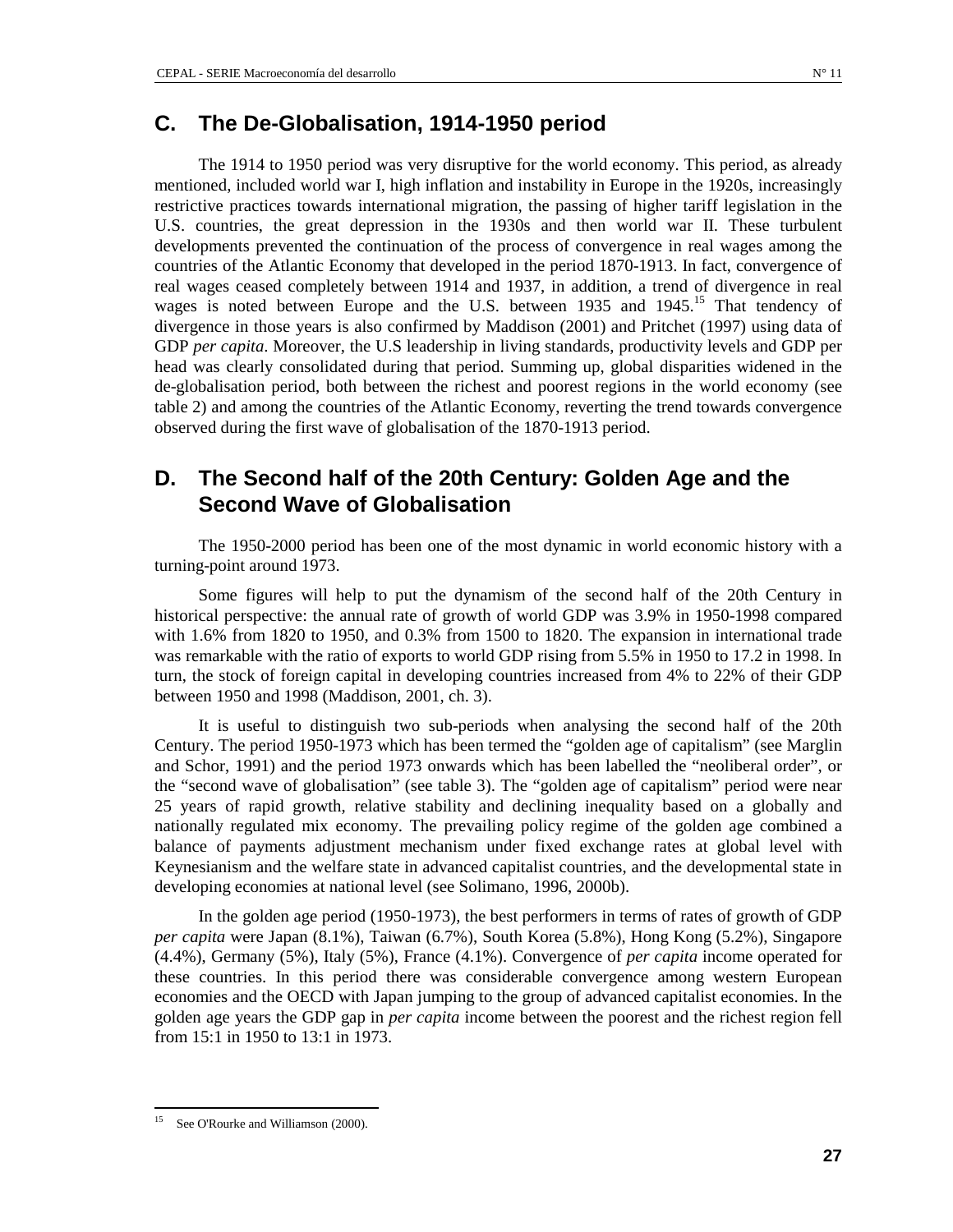#### **Table 3 GDP** *PER CAPITA* **PERFORMANCE IN THE THREE MOST SUCCESSFUL PHASES OF THE CAPITALIST EPOCH**

| (Percentages) |  |
|---------------|--|
|               |  |

|                                                         |                           | Annual Average Compound Growth Rate | 1998 World Share             |            |                   |
|---------------------------------------------------------|---------------------------|-------------------------------------|------------------------------|------------|-------------------|
|                                                         | 1950-1973<br>(golden age) | 1973-1998<br>(neo-liberal<br>order) | 1870-1913<br>(liberal order) | <b>GDP</b> | <b>Population</b> |
| Panel A                                                 |                           |                                     |                              |            |                   |
| Western Europe                                          | 4.08                      | 1.78                                | 1.32                         | 20.6       | 6.6               |
| Western offshoots                                       | 2.44                      | 1.94                                | 1.81                         | 25.1       | 5.5               |
| Japan                                                   | 8.05                      | 2.34                                | 1.48                         | 7.7        | 2.1               |
| Total advanced capitalist                               | 3.72                      | 1.98                                | 1.56                         | 53.4       | 14.2              |
| Resurgent Asia                                          | 2.61                      | 4.18                                | 0.38                         | 25.2       | 50.9              |
| <b>Advanced Capitalist &amp; Resurgent</b><br>Asia (49) | 2.93                      | 1.91                                | 1.36                         | 78.6       | 65.1              |
| Panel B                                                 |                           |                                     |                              |            |                   |
| 40 Other Asia                                           | 4.09                      | 0.59                                | 0.48                         | 4.3        | 6.5               |
| 44 Latin America                                        | 2.52                      | 0.99                                | 1.79                         | 8.7        | 8.6               |
| 27 Eastern Europe & former USSR                         | 3.49                      | $-1.10$                             | 1.15                         | 5.4        | 6.9               |
| 57 Africa                                               | 2.07                      | 0.01                                | 0.64                         | 3.1        | 12.9              |
| Faltering economies (168)                               | 2.94                      | $-0.21$                             | 1.16                         | 21.4       | 34.9              |
| World                                                   | 2.93                      | 1.33                                | 1.30                         | 100        | 100               |

**Source:** Maddison, *The World Economy. A Millennial Perspective. Development Centre Studies*, Organization for Economic Cooperation and Development (OECD), (2001).

For Latin America, the golden age period was the most dynamic in terms of rates of growth GDP compared to previous periods and also compared with the second wave of globalisation (post 1973). In fact, the average annual rate of growth of *per capita* GDP en Latin America was 2.52% in 1950-1973.

A fatal blow to the "golden age" came with the collapse of the Bretton Woods system of fixed exchange rates in the early 1970s and the two oil shocks of the 1970s. Those events led to a deceleration in growth and an acceleration in inflation in the OECD countries that continued beyond the 1970s. The post 1973 period saw along with a growth slowdown in the OECD, an expansion in international financial flows that can only be compared to the "liberal order" or "first wave of globalisation" of 1870-1913.<sup>16</sup> This period also encompassed a drastic shift in economic ideas and policy regimes toward free markets initiated with Tatcher's policies in the UK in the late 1970s and Reagan's supply-side economics in the 1980s in the U.S. This ideological shift was followed later on by market-oriented reforms in Eastern Europe, the former USSR and Latin America in the  $1990s$ <sup>17</sup>

The rate of growth of world GDP in 1973-1998 was of 1.33 per year —less than half the rate of growth of 1950-1973. In addition the second wave of globalisation has led to a rise in global inequalities, in contrast to the golden age of 1950-1973 (see table 2 in pp 13).

There were also important changes in the shares of world income across regions between 1973 and 1998: Asia, excluding Japan, increased dramatically its share in world GDP from 16.4% in 1973 to 29.5% in 1998. In contrast, Western Europe reduced its share in world GDP from 25.7% to 20.6% and Eastern Europe and the former USSR experienced the most dramatic decline in their share of world GDP from 12.9% in 1973 to 5.3% in 1998. The "western offshoots" went down very

l

<sup>16</sup> In contrast to global financial markets expansion, international labor markets have been much more restricted (e.g. more barriers to international migration) in the second wave of globalization than in the first wave of globalization, see Solimano (2001a). Stallings

<sup>(2001)</sup> document the extent of capital flows in the second wave of globalization. 17 For an analysis of changes in ideas and policies about economic development in the 1980s and 1990s see Solimano (1996, 1998).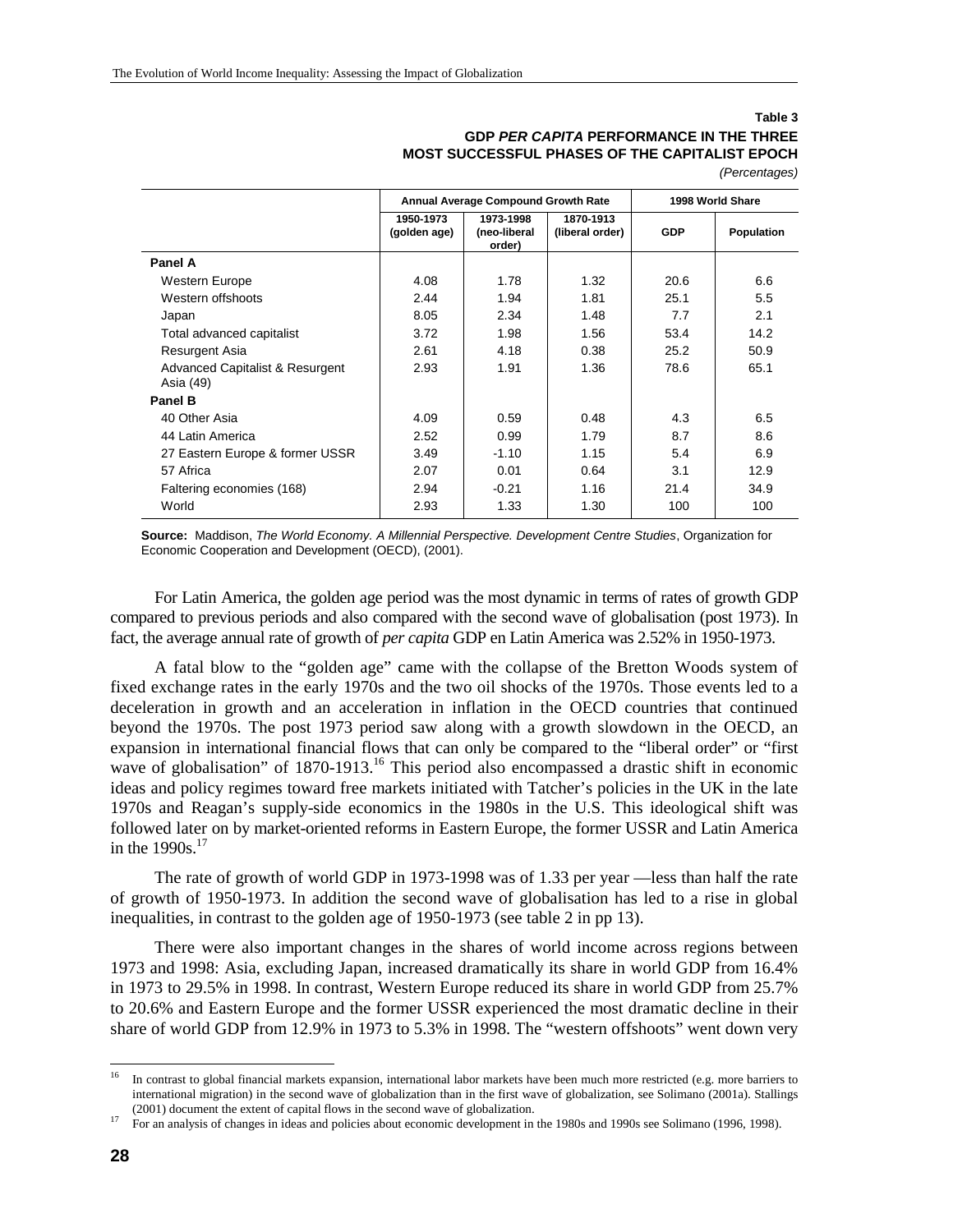slightly from 25.3 to 25.1% as well as Africa that went down from 3.3% to 3.1 between 1973 and 1998. Latin America kept its share in 8.7% constant between 1973 and 1998.<sup>18</sup> In sum, the main regional winner of this period is Asia (particularly Southeast Asia, China and India). The main losers are the former socialist block of Eastern Europe and the former Soviet Union. Therefore, average regional convergence operated for Asia and divergence has been taking place for Eastern Europe and the former Soviet Union during the second wave of globalisation.

### **E. Econometric Evidence**

### **1. Convergence**

Let's leave the analysis of "economic epochs" and turn to recent econometric work on convergence, growth and openness. A considerable amount of econometric work has been devoted to test the hypothesis of income *per capita* convergence across countries. An important distinction here is between "absolute" convergence and "conditional" convergence (see Jones, 1998, Dowrick and DeLong, 2001). If absolute convergence holds we should observe in the data a negative correlation between GDP levels and growth rates with poorer economies growing faster than richer economies. Thus, their income *per capita* gaps should narrow over time. Conditional convergence, in turn, controls for other determinants of growth besides initial income. The study of Mankiw, Romer and Weil (1992) find conditional convergence of around 2 to 3% per year on post-war data covering both industrialized and unindustrialized economies. Higher numbers for conditional convergence are found in more recent studies of convergence reported such as Dowrick and DeLong (2001).

A strong advocate of the convergence hypothesis is Robert Barro. In Barro (1996) the author finds that, on average, a country with the same value of other right hand side variables in the growth regression closes between 2.5 and 4.5% of the log-gap in *per capita* income between it and the leaders each year. How do we square the empirical evidence of actual global divergence reviewed in this paper and the econometric evidence in favour of conditional convergence? The puzzle is solved when we realize that conditional convergence requires that all countries share similar values for the determinants of growth and therefore the same steady-state value of long run income per head. Here it is evident that important determinants of growth like investment ratios, the quality of institutions (rule of law, corruption, etc.), education levels, fertility rates, etc. vary considerably across countries. This makes the usefulness of conditional convergence tests rather limited since they impose by assumption the equality of growth determinants whose disparity across countries have to be explained and are at the core of differential growth performance across countries and international inequality.

### **2. Opening, Growth and Convergence**

The relationship between openness and growth and openness and convergence has been studied in several cross-country studies such as Sachs and Warner (1995), Rodriguez and Rodrik (1999), Edwards (1998, 1992), Dollar and Kraay (2001). Sachs and Warner find for the period 1970-1989 strong evidence of convergence in *per capita* GDP among the group of countries classified as open in their study according to several measures of trade policy including tariff levels, nontariff trade barriers, trade monopolies and foreign exchange black market premium. The authors find the average growth premium for economic opening to be 2.5%age points of additional, annual GDP growth. This is certainly a large number. Sachs and Warner (1995) argue that

See ECLAC (2000, 2001), Ocampo (2000, 2001) discusses finance and stabilization issues for developing countries in a globalized world economy, from a Latin American perspective.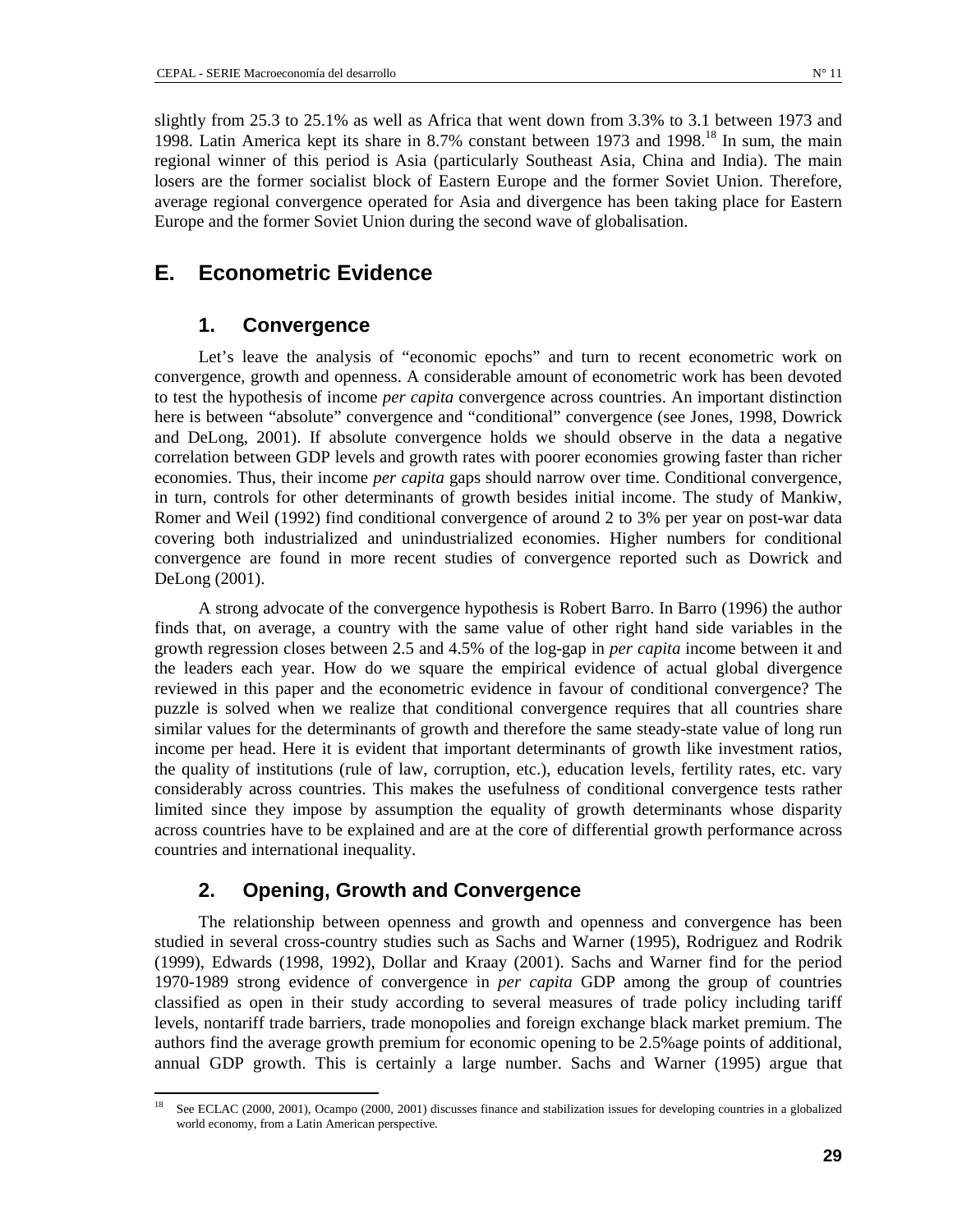globalisation brings about accelerated growth for poor countries thereby fostering convergence. This study (and others) have been criticized by Rodrik and Rodriguez (1999) in the sense that their indicators of openness are poor measures of trade policy and are highly correlated with other sources of bad economic performance.

Dowrick and DeLong (2001) investigate the relationship between openness, globalisation and convergence extending both the country sample and the time period of the Sachs and Warner study to include the 1990s. Besides they amend some aspects of the definition of openness adopted in Sachs and Werner (1995). For a sample of 96 countries in the period 1960-1998 Dowrick and DeLong find that open economies grew faster by 2%age points than closed economies in the period 1960-1980; this is a lower growth premium from economic openness than the one found in Sachs and Warner for the period 1970-1989. The study of Dowrick and DeLong finds that the growth premium of openness tends to be higher for poorer economies. However, when the exercise is carried-out for the period 1980-1998 the growth premium of openness is smaller than in the previous 20 years (the growth premium falls to 1.3 percentage points of additional growth per year) and that poorer countries benefit less from openness than do rich countries, reversing the finding for the period 1960-1980.

Dollar and Kraay (2001) develop a classification of "post 1980 globalisers" that include countries such as China, India, Mexico, Thailand, Malaysia, the Philippines, and found that these countries (after cutting tariffs and integrating effectively to the world economy) have experienced a significant increase in their growth rates in the 1980s and 1990s.<sup>19</sup> In contrast, developing countries that do not belong to the "globalising" group had a lower growth performance in the last two decades. The authors use decade-over-decade changes in trade volumes (as proxy for changes in trade policy) and decade changes in GDP growth rates to investigate the effects of openness on growth. In a data set spanning 100 countries, the authors find that changes in growth rates are positively and highly correlated with changes in trade volumes after controlling for other determinants of economic growth. In addition, the authors find a one-to-one relationship between the rate of growth of income of the poor (bottom 20% of the population) and the growth rate of *per capita* income, although with considerable variability in the estimated coefficient. In other words, the changes of share of income of the poorest fifth quintile are not correlated with the rate of growth of mean income. Another important result, is their finding of no systematic relationship between changes in trade and changes in inequality (see figure 7) measured both through the Gini coefficient and the income share of the poor. In summary, these cross-country empirical studies find a positive correlation between economic openness and growth and find a sizeable growth premium for countries integrating to international trade. However, the growth premium of openness is not stable over different time periods and becomes weaker for poor countries. No systematic direct relationship between trade and national inequality is found in the analysis.

### **F. Globalisation and Wage Inequality at National Level**

Let's turn now to the impact of globalisation and economic openness on domestic wage inequality. There is considerable empirical documenting a widening of wage differentials in favour of skilled labour and higher income individuals in the 1980s and 1990s in the U.S. and the U.K. This is also a period of increased international economic integration in both economies suggesting a positive correlation between openness and wage inequality. Atkinson (1999) refers as the "Atlantic Consensus" the view that increased import competition from low wage developing countries, coupled with technical change biased to skill labour, has led to a decline in the demand

 $19$ 19 This is more so for China and India than for Mexico, that experienced slower growth in the 1980s and 1990s than in the 1950s, 1960s and 1970s.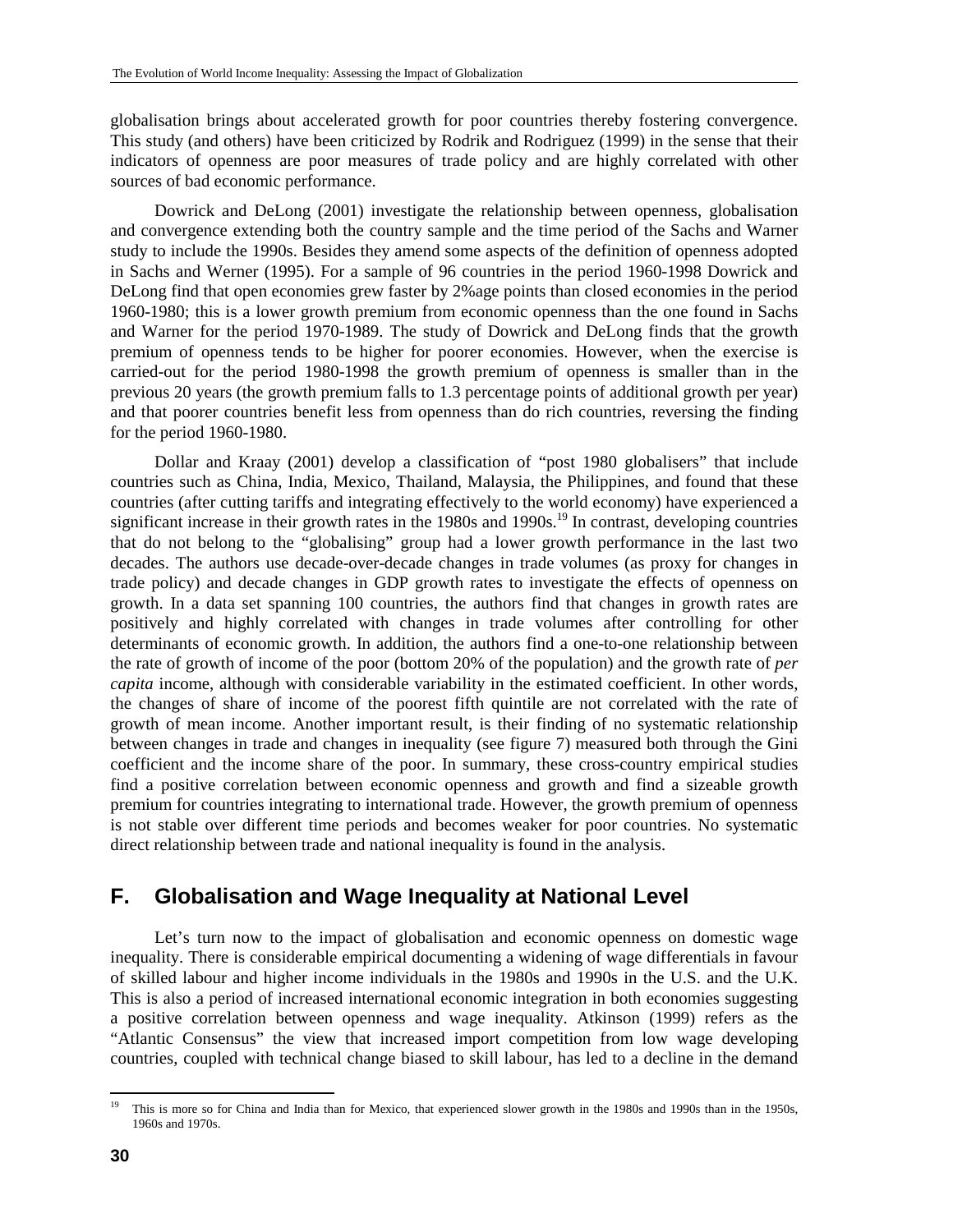Authors like Borjas (1994, 1999) stress the fact that immigration of unskilled labour (from Mexico, Asia and other countries) explains around two thirds of the widening of wage differentials for unskilled workers in the U.S. in the 1980s and 1990s. The other third is explained by a combination of import competition and unskilled labour-saving technical change (e.g. the information and computer revolution of the 1990s). Another hypothesis for widening wage inequality is a change in social norms and wage setting patterns away from redistributive payment. Part of the observed wage inequality is socially generated (see Atkinson, 1999).

For developing countries, Wood (1997) contrasts the experience of East Asia in the 1960s and 1970s with that of Latin America in the 1980s and early 1990s to assess the empirical validity of the view that an increase in economic openness in developing countries tend to raise the demand for unskilled labour and thus reduce wage inequality (contrary to the case of industrialized economies we just discussed). The Wood study shows that while East Asia confirms the conventional wisdom and wage inequality declined with increased economic openness, the experience of Latin America points to the contrary. Wage inequality widened in Latin America in the 1980s and early 1990s. The author attributes the differences between the two regions to various factors: differences in the two time-periods selected, and structural differences between the two regions regarding natural resource endowments and other characteristics of their respective economic structure. The author highlights two important developments starting in the 1980s that shift the content of trade towards more skilled labour intensity in Latin America. First, the entrance of China and other low income, large Asian economies into the world market for labour-intensive manufactures shifting the comparative advantages of middle income countries (e.g. several Latin American countries) into goods of medium skill intensity. As a result, the effect of increased economic openness in Latin America is to reduce the relative demand of low skill labour as sectors of low skill intensity contract. Second, as mentioned before, technical change is biased against unskilled workers.

<sup>20</sup> Note that countries such as Canada, France and other OECD economies have not experienced the significant change toward greater wages and earning inequality, of the U.S. and U.K. during the 1980s and 1990s (Atkinson, 1999).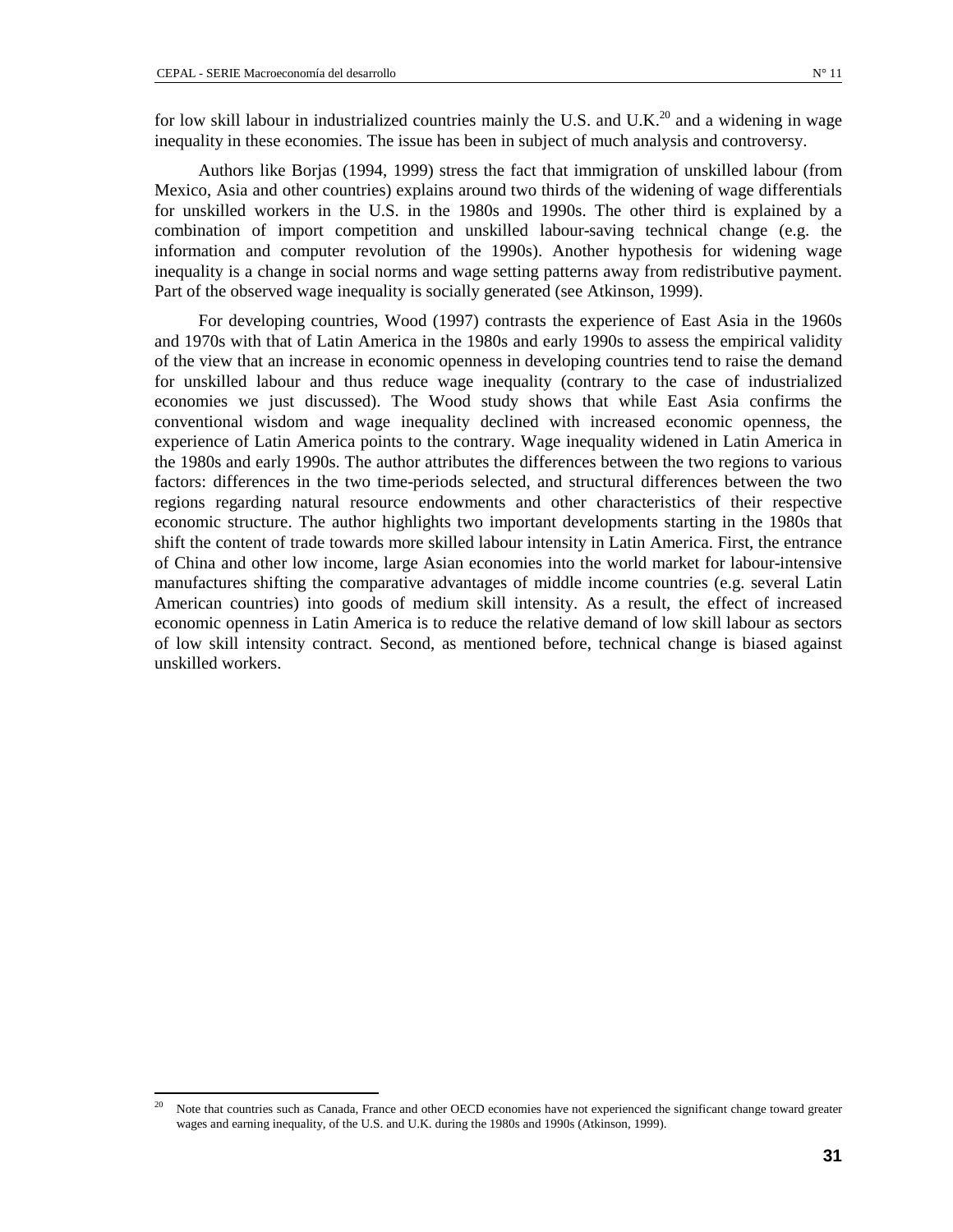

### **Figure 7 CHANGES IN TRADE AND CHANGES IN INEQUALITY**

**Source:** Dollar, D. and A. Kraay, "Trade, Growth and Poverty", The World Bank, *Policy Research Working Papers Series* No. 2615, (2002).

**Note:** Figure shows average of annual growth rates of indicated variables over non-overlapping periods of at least five years.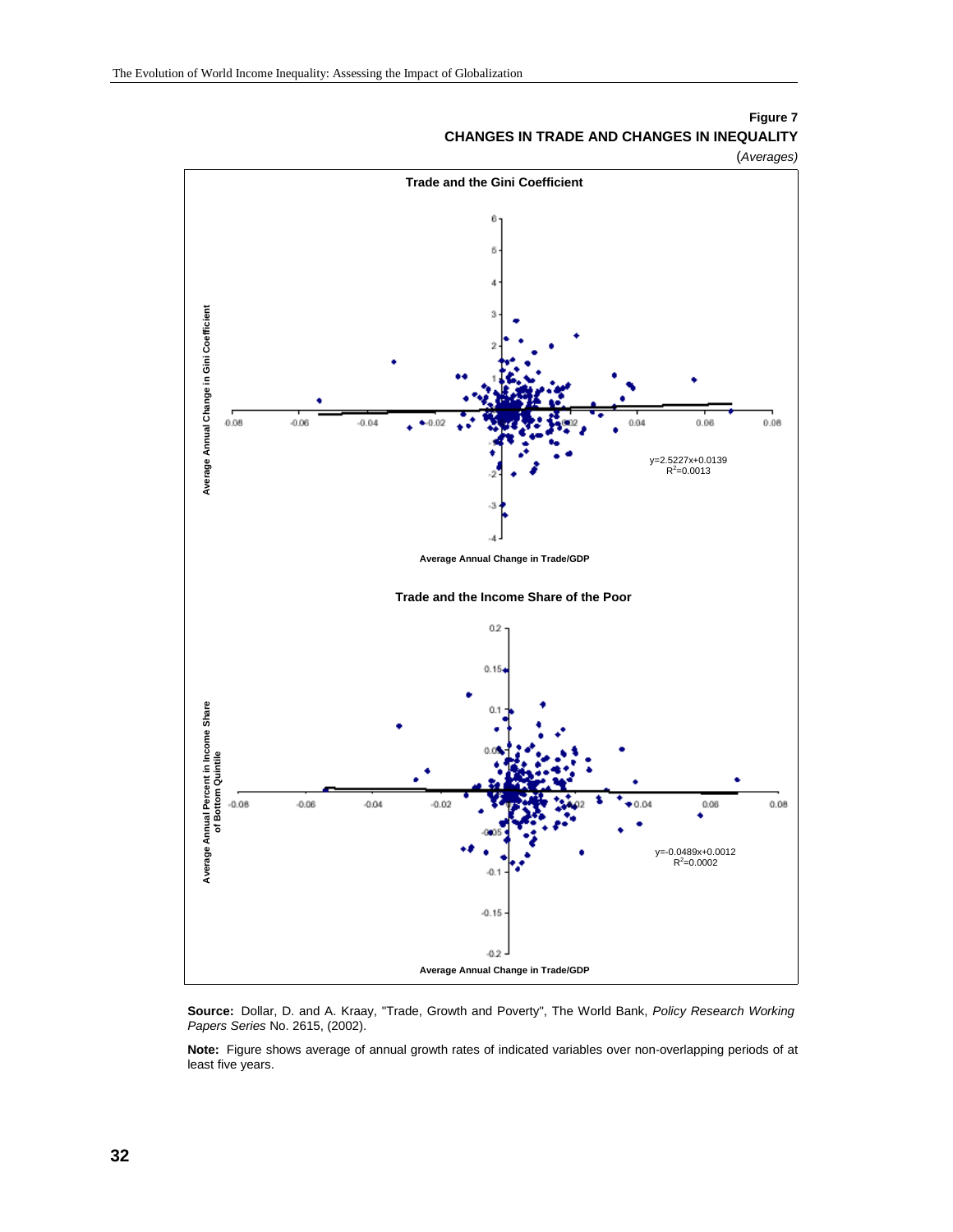# **6. Main Findings and Conclusions**

A steady trend of increasing inequality in the world economy between rich and poor economies has taken place since 1820 and throughout the 20th Century, the exception being the "golden age" period of 1950-1973. Interestingly, the increase in world inequality is overwhelmingly driven by increases in international inequality rather than by changes in domestic inequality. Significant cross-country differences in economic growth performance generate, over time, large differences in *per capita* income levels across nations. The dramatic increase in real income, material welfare and the rate of technical progress, particularly in the advanced capitalist economies (the countries of the OECD today) of the last century and a half has spread out in very uneven fashion across the world, giving rise to complex patterns of regional convergence and divergence in GDP *per capita* levels and growth rates.

The paper shows that the "first wave of globalisation" of 1870- 1913: a "liberal economic order" of free trade, high capital mobility under the gold standard and massive international migration came along with convergence in real wages and GDP *per capita* in the Atlantic Economy [(Western Europe and the New World (the US, Canada, Argentina, Australia and New Zealand)]. A chief force in producing that convergence was international migration rather than increased trade in commodities. Convergence in the first wave of globalisation was only partial, however, in its regional coverage, as it did not extend to the periphery of Central, Eastern Europe and Asian economies.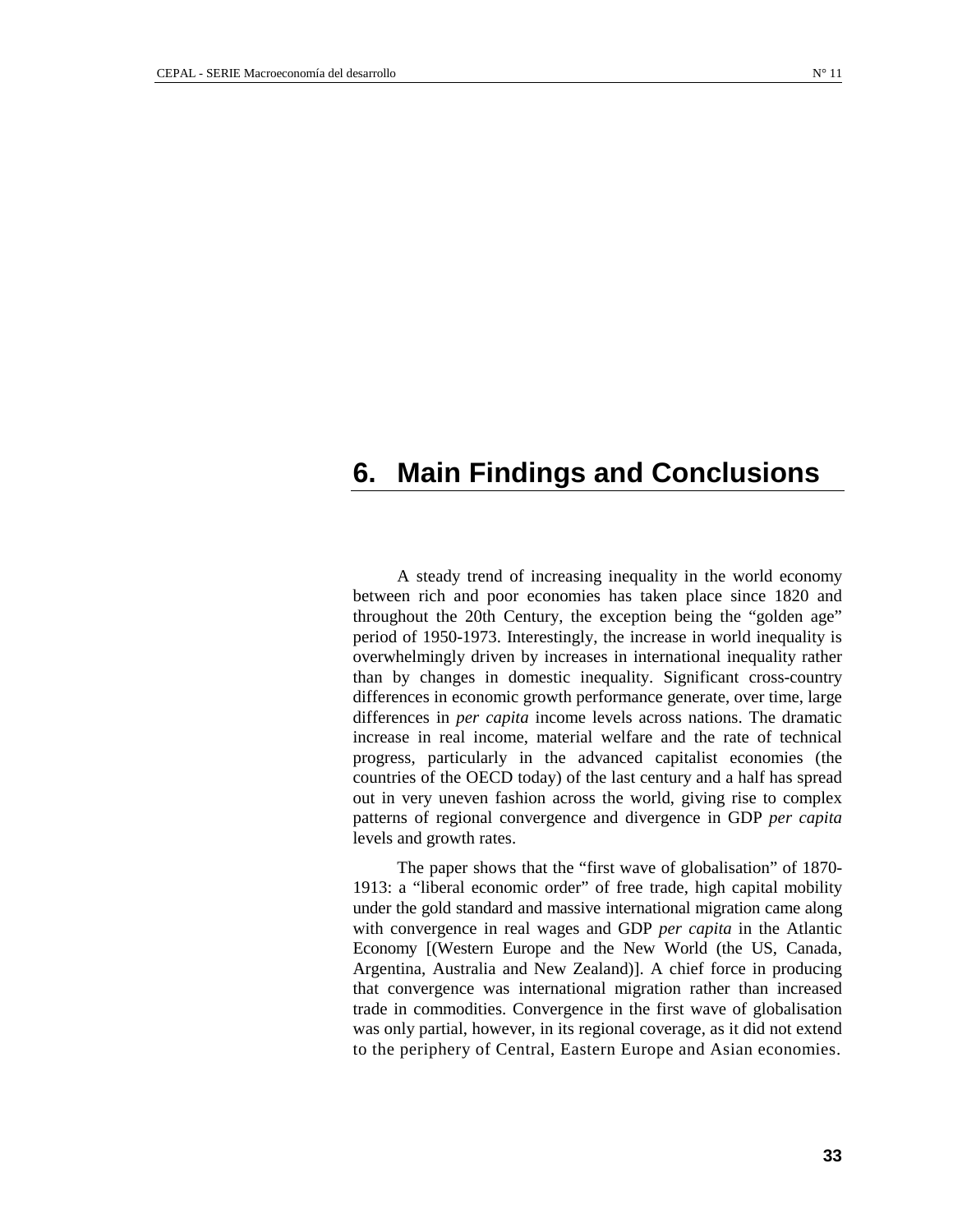Domestic inequality increased in labour-scarce, natural resource abundant New World countries and declined in labour-abundant, natural resource-scarce Europe during the first wave of globalisation of 1870-1913.

The convergence process started during the first wave of globalisation in the Atlantic economy was interrupted in the de-globalisation period of 1914-1950 that cut economic links across nations due to a set of events comprising two world wars, large inflation and instability in Europe in the 1920s and the great depression of the early 1930s.

The "golden age" phase from 1950 to 1973 of rapid growth, relative stability, increased international economic integration and social protection under the welfare state, run out of steam after the collapse of the Bretton Woods exchange rate system of fixed parities, the two oil shocks of the 1970s and the alleged adverse effects of the welfare state on profitability and capital formation. It is worth noting that during the "golden age", global inequalities declined both across —countries and within— nations.

The second wave of globalisation post 1973 of increased global financial intermediation and pro-market economic policies has been accompanied by complex regional disparities and a rise in world inequality. However, in this period regional convergence has operated for Asia as a region, due to high growth performance in South Korea, Taiwan, Hong Kong and, very importantly given their size in China and India. In fact, a population weighted Gini coefficient for world income distribution declines (lower inequality) if China and India are included in the index but increases (higher global inequality) if both economies are excluded from the index. Inequality has risen since the 1980s in Latin America, and particularly in post-socialist Eastern Europe and the former Soviet Union. The sharp economic decline in their relative importance in the world economy of postsocialist countries and the constancy of the share of world GDP of Latin America has led a certain " vanishing" of the world income middle class.

The econometric evidence of cross-country studies reviewed in this paper points to a positive association between economic openness and GDP growth and to convergence for open economies versus "closed" economies. However, the growth premium of openness is unstable across time periods (declining in the 1980s and 1990s) and convergence is weak for poor countries. Moreover, the cross-country econometric evidence shows no significant effect of international trade on the income share of low income groups for a sample of over 80 developing countries. Methodological problems in measuring openness and controlling for other determinants of economic growth make difficult to establish strong causality from integration to growth in some of the studies reviewed. Individual country studies on the subject are clearly needed to settle some of these questions.

The data shows a widening of wage inequality in the U.S. and the U.K. in the globalisation period of the 1980s and the 1990s (part of the anti-globalisation constituency in industrialized economies is associated to this fact). Empirical studies for the U.S. find a strong effect of both immigration of unskilled labour and technical progress that saves low skill labour in explaining the most part of increased wage inequality besides import competition from low wage countries. Other explanations for the widening in wage inequality in the U.S. and U.K. point out to a shift in social norms away from redistributive pay in these countries. Studies on wage inequality and trade for Latin America that seek to explain the decline in unskilled wage to skill labour ratios highlight the stiff competition of trade in manufacturing coming from low wage Asian countries.

This paper suggests a simple but important message. That a narrowing of global inequality requires a sustained acceleration in the rates of economic growth of low and middle income regions such as Africa, Eastern Europe and former USSR and Latin America. In turn, rapid economy wide growth in GDP *per capita* must be accompanied by a decline in domestic inequality to improve the relative income and welfare position of the world's poor.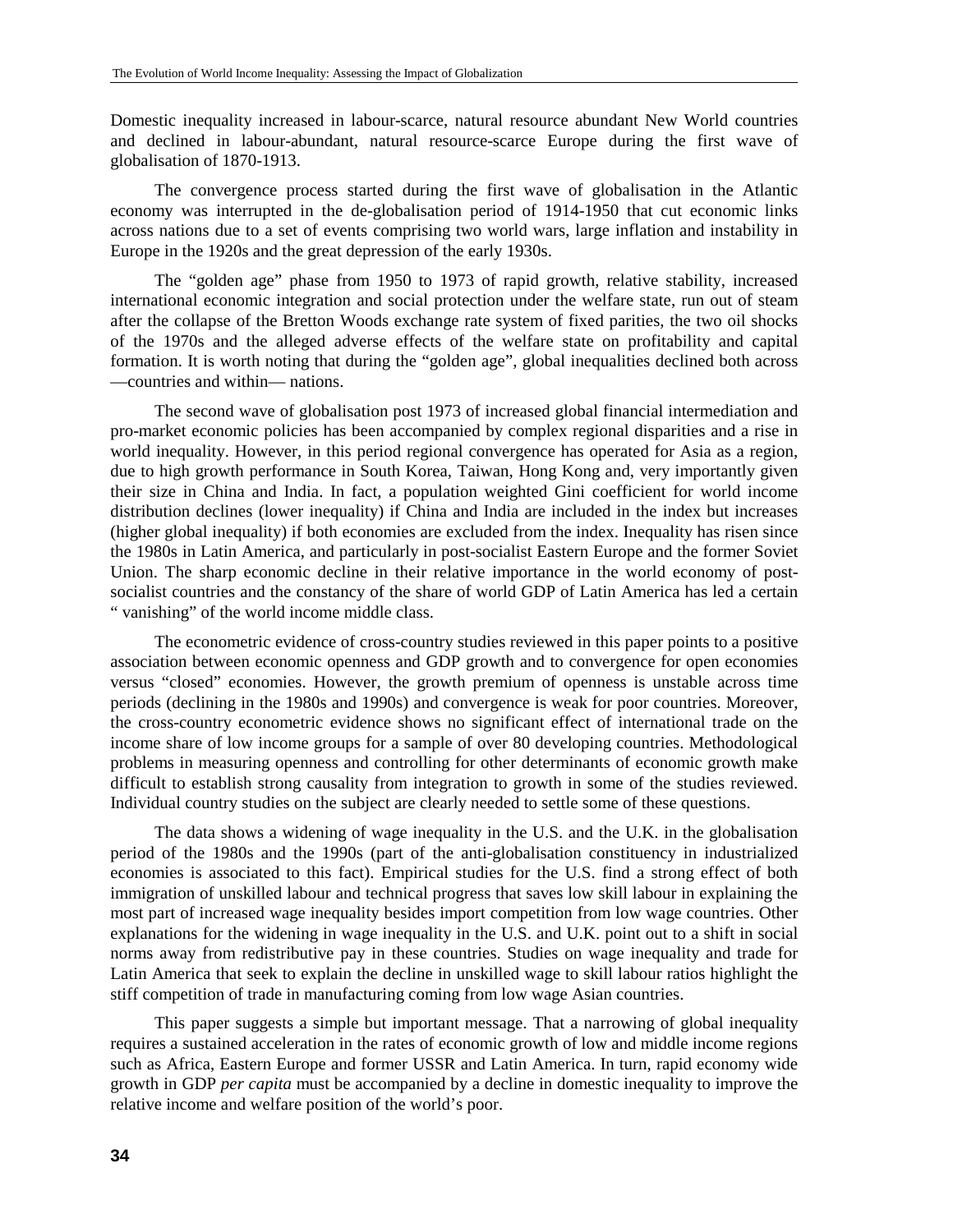Is global income redistribution desirable? Is it feasible? How to redistribute globally? These are important questions. Global redistribution has fallen out of favour in the 1990s after the end of communism and is reflected in the drastic cut in the budget of foreign aid *per capita* directed to the developing world (by nearly a third in the last decade). A main issue is how to use productively foreign aid in receiving countries to raise their rate of economic growth and provide income support or low income groups rather than finance consumption (or eventually corruption). The whole issue of trade versus aid has to be reassessed stressing the potential complementarity between both concepts.

Global inequalities and slow growth in low income countries are international systemic failures. This requires collective action, at national and international levels, hopefully around a global development contract. A " global contract" requires a clear agenda for growth and equity at global level, an identification of policy instruments to achieve those goals and the concrete mechanisms of global collective action.

Although national inequalities are particularly resilient and change very slowly over time, there is still room for domestic policies that promote greater equality without hampering economy wide economic growth. Narrowing domestic inequalities also contribute to reduce world inequality.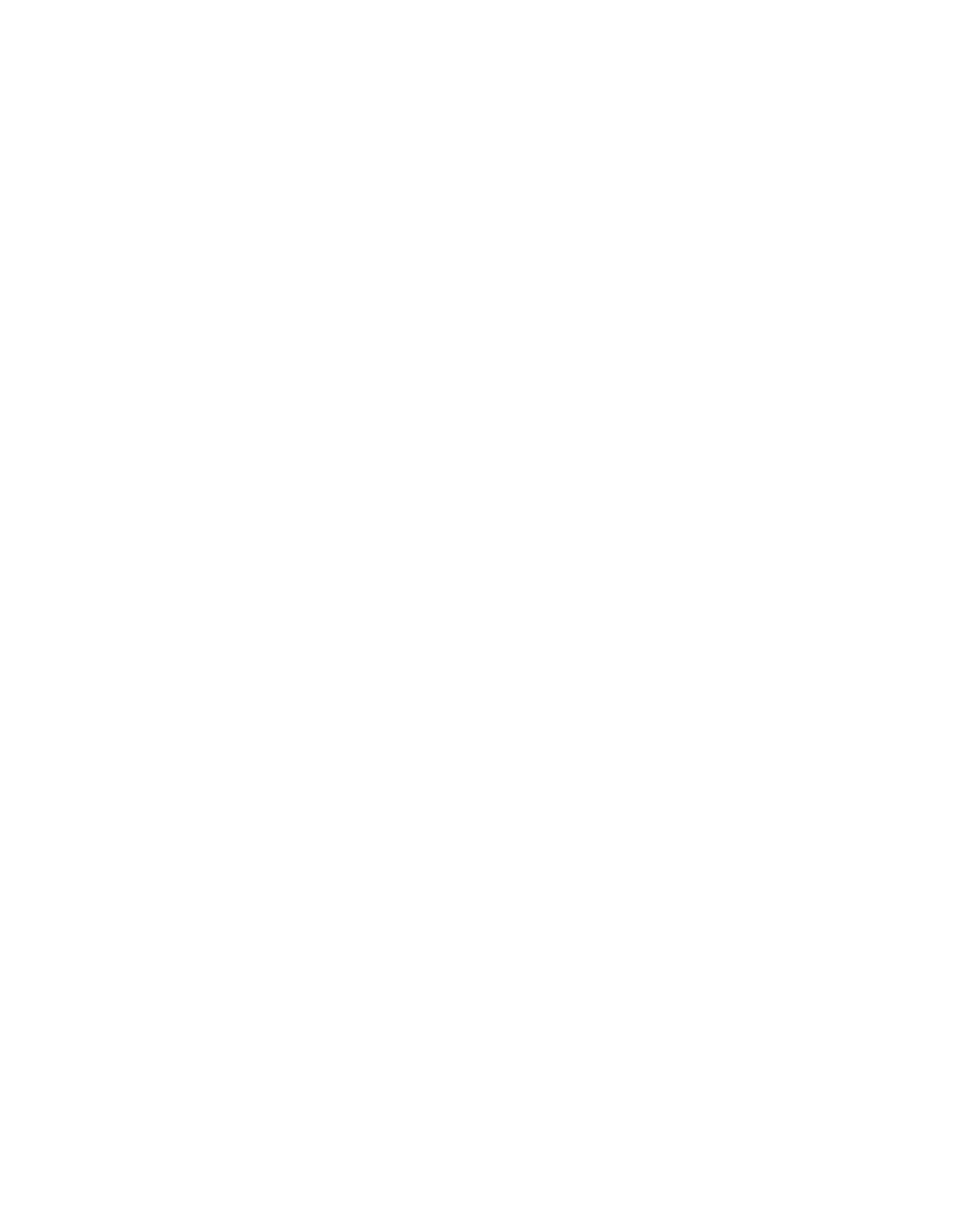## **References**

- Atkinson, A.B. (1999), "Is Rising Inequality Inevitable? A Critique of the Trans-Atlantic Consensus" *WIDER, Annual Lectures*, 3, UNU-WIDER.
- Barro, R. (1996), *The Determinants of Economic Growth*. The MIT Press.
- Borjas, G.J. "Economic Research on the Determinants of Immigration: Lessons for the European Union" *World Bank Technical Paper* 438, September.
- \_\_\_ "The Economics of Immigration" *The Journal of Economic Literature*. Vol. 32, No. 4, December.
- Bourgignon , F. and C. Morrison (2002), "The Size Distribution of Income Among World Citizens", American Economic Review (forthcoming).
- Chotikapanich, D, R. Valenzuela and D.S.P. Rao (1997), "Global and Regional Inequality in the Distribution of Income: Estimation with Limited and Incomplete Data " *Empirical Economics*, vol. 22, pp. 533-546.
- Dixit, A. K. and V. Norman (1980), *Theory of International Trade*. Cambridge Economic Handbooks, Cambridge University Press.
- Doeninger. K. and L. Squire (1996), "A New Data Set Measuring Income Inequality" *The World Bank Economic Review*, vol. 10, No. 3, September.
- Dollar, D. and A. Kraay (2002), "Trade, Growth and Poverty", *Policy Research Working Papers Series* No. 2615, The World Bank.
- Dowrick, S. and J. B. DeLong (2001), "Globalisation and Convergence" Paper presented to the *NBER Conference on Globalisation in Historical Perspective.*
- Dowrick, S. and D. T. Nguyen (1989), Organization for Economic Cooperation and Development (OECD), Comparative Growth 1950- 85: Catch-Up and Convergence" *American Economic Review*. Vol. 79 (December): pp. 1010-38.
- ECLAC. (2001), Current *Conditions and Outlook. Economic Survey of Latin America and the Caribbean, 200-2001.* United Nations*.*
- \_\_\_ (2000b), Preliminary *Overview of the Economies of Latin America and the Caribbean*. United Nations.
- \_\_\_ (2000a), Equity*, Citizenship and Development*. United Nations.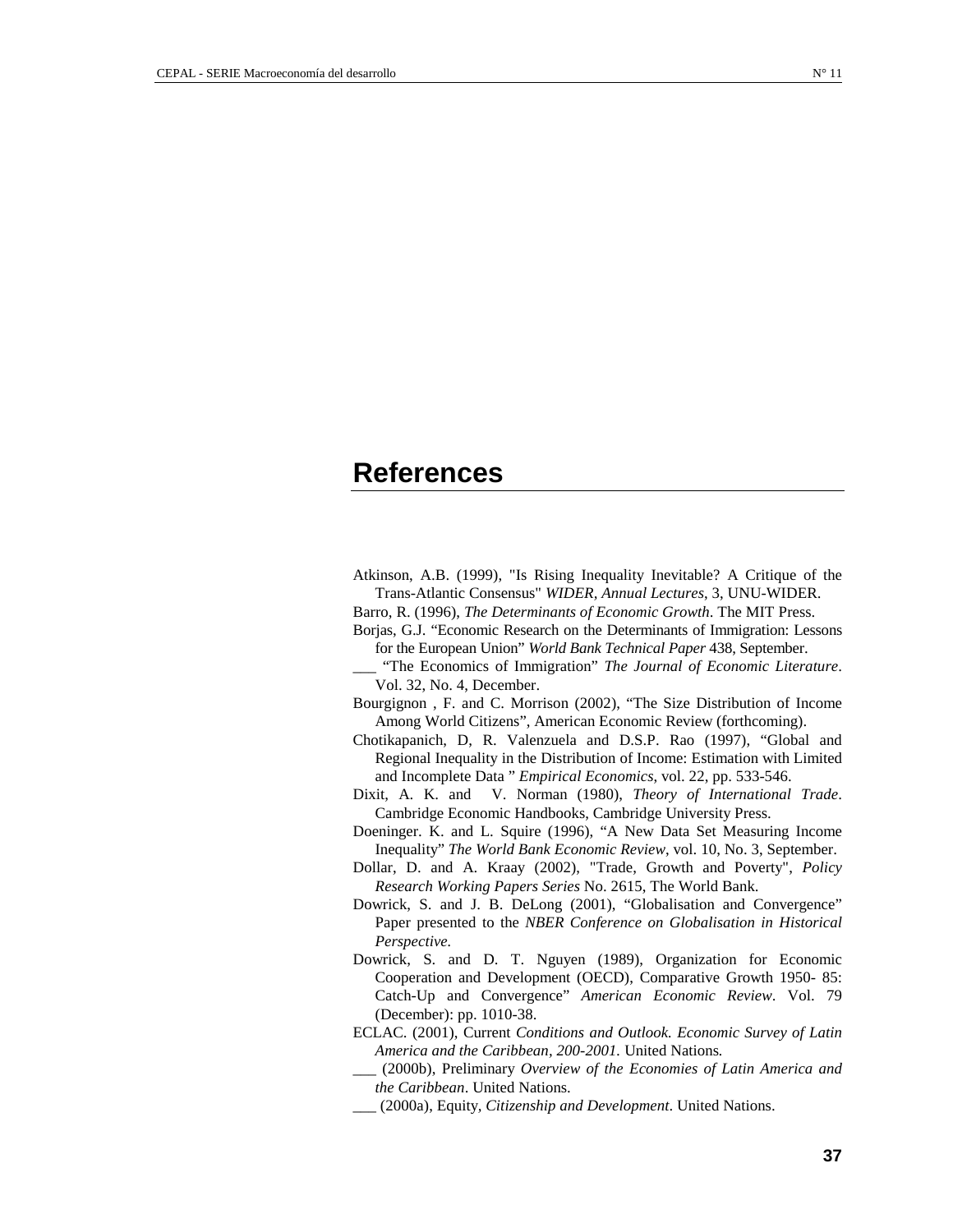Eaterly, W. (2001), *The Elusive Quest for Growth*. The MIT Press.

- Edwards, S. (1998), "Openness, Productivity and Growth: What do we Really Know?", *Economic Journal*, 108, March, 383-398.
	- \_\_\_ (1992), "Trade Distortions, and Growth in Developing Countries", *Journal of Economic Literature*, XXXI (3), September, 1358-1393.
- Jones. Ch. I. (1998), *Introduction to Economic Growth*. W. W. Norton and Co., New York, London.
- Lewis, W.A. (1977), *The Evolution of the International Economic Order*. Princeton University Press.
- Li, Q. and D. Papell (1999), "Convergence and International Output: Time Series Evidence for 16 Organization for Economic Cooperation and Development (OECD) countries" *International Review of Economics and Finance*, Vol. 8, No. 3:pp. 267-80
- Lindert, P. and J.G. Williamson (2001), 'Does Globalization Makes the World More Unequal? Paper prepared for the *NBER conference Globalization in Historical Perspective*, Santa Barbara , California, May 3-6, 2001.
- Maddison, A. (2001), *The World Economy. A Millennial Perspective*. Development Centre Studies, Organization for Economic Cooperation and Development (OECD).
- Mankiw, N.G., D. Roemer and D.N. Weil (1992), "A Contribution to the Empirics of Economic Growth" *Quarterly Journal of Economics* 107, May, pp. 407-437.

Marglin, S.A. and J. S. Schor (1991), *The Golden Age of Capitalism*. Oxford University Press.

- Milanovic, B (2001), "World Income Inequality in the Second Half of the Twenty Century" mimeo, World Bank, June.
- \_\_\_ (1999), "True world income distribution , 1988 and 1993: First calculations based on households surveys alone" *World Bank Policy Research Working Papers Series* No. 2244, November.
- O'Rourke (2001), "Globalization and Inequality: Historical Trends" mimeo, NBER and CEPR.
- O'Rourke, K.H. and J.G. Williamson (2000), *Globalization and History*. *The Evolution of a Nineteenth-Century Atlantic Economy*. The MIT Press.
- Ocampo, J.A. (2001), "International Asymmetries and the Design of the International Financial System" *Serie Temas de Coyuntura*, ECLAC, United Nations.
- \_\_\_ (2000), "Developing Countries'Anti-Cyclical Policies in a Globalized World" *Serie Temas de Coyuntura*, ECLAC, United Nations.
- Pritchett, L. (1997), "Divergence, Big Time" *The Journal of Economic Perspectives*, vol. 11, No. 3, summer.
- Quah, D. (1999), "6 x10(9) : Some Dynamics of Global Inequality and Growth" mimeo, London School of Economics, United Kingdom.
- Ravallion, M. and S. Chen (1999), "When Economic Reform is Faster than Statistical Reform: Measuring and Explaining Income Inequality in Rural China", *World Bank Policy Research Working Paper Series* No. 1902. The World Bank.
- Ravallion, M. and G. Datt (2000), "When Growth is Pro-Poor? Evidence from the Diverse Experience of Indian States", *World Bank Policy Research Working* Papers *Series* No. 2263. The World Bank.
- Rodriguez, F. and D. Rodrik (1999), "Trade Policy and Economic Growth: A Skeptic's Guide to the Cross-National Evidence", Cambridge, MA, *NBER Working Paper 7081*.
- Sachs, J. and A. Warner (1995), "Economic Reform and the Process of Global Integration" *Brookings Papers on Economic Activity*, 1:95.
- Schultz, T. P. (1998), "Inequality in the Distribution of Personal income in the World: How it is Changing and Why"Journal of Population Economics, vol. 11, No. 3, pp. 307-344.
- Solimano, A. ed. (2001b), "Globalization and National Development and the End of the 20<sup>th</sup> Century: Tensions, Challenges, Dilemmas" chapter 2 in *Globalization, Trade and Technology and Trade in the 21st Century*, in H. Singer, N. Hatti and R. Tandon, editors, Vedams Press, New Dehli , India.
- \_\_\_ (2001a), " International Migration and the Global Economic Order: An Overview" *World Bank Policy Research Working Paper Series* No. 2720
- \_\_\_ (2000b), " Can Reforming Global Institutions Help Developing Countries Share More in the Benefits of Globalization? *World Bank Policy Research Working Paper Series* No. 2518.
- \_\_\_ (1998), Social *Inequality. Values, Growth and the State.* The University of Michigan Press.
- \_\_\_ (1996), *Roadmaps to Prosperity. Essays on Growth and Development* . The University of Michigan Press.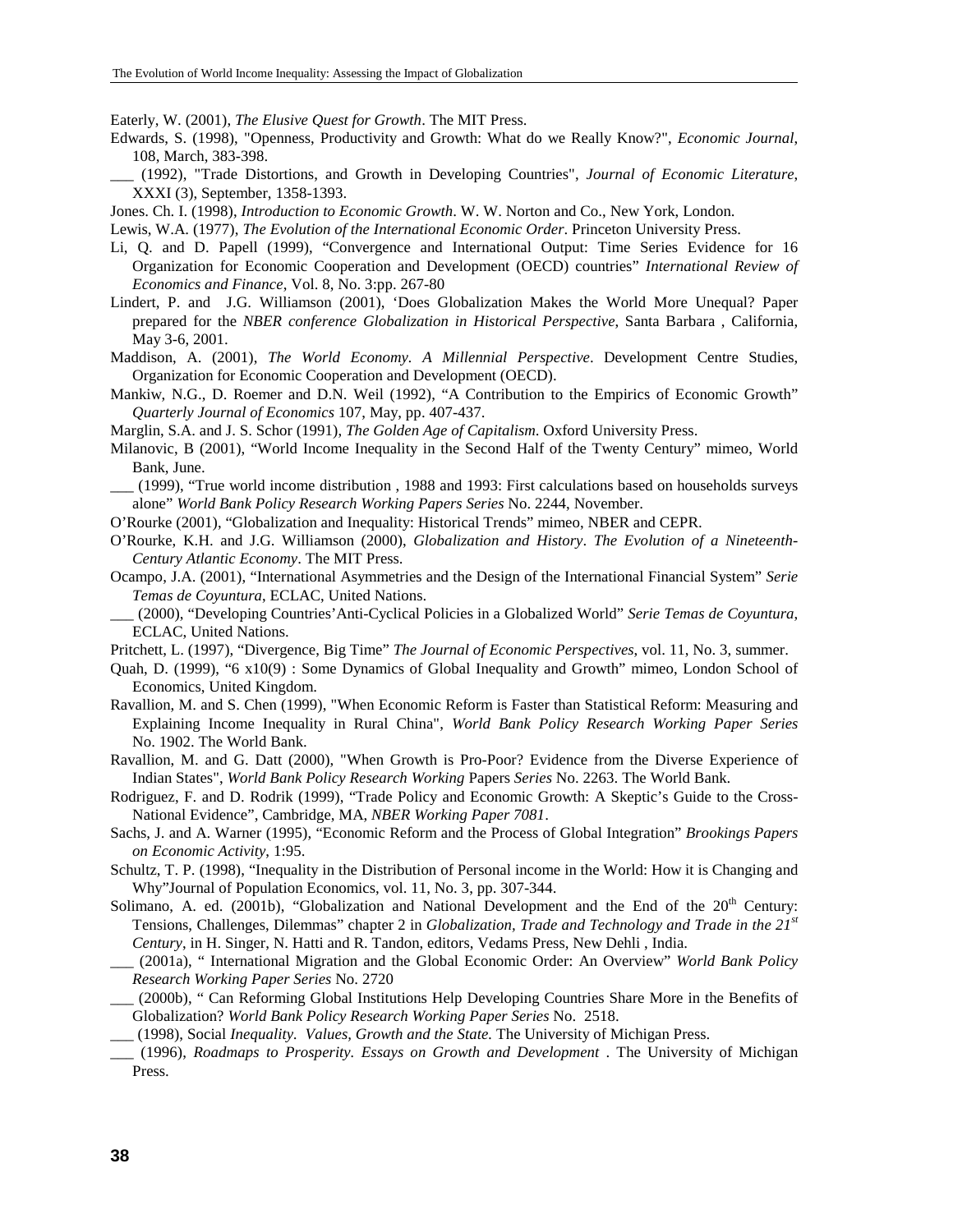- Solimano, A., E. Aninat and N. Birdsall eds. (2000), *Distributive Justice and Economic Development*. *The Case of Chile and Developing Countries*. The University of Michigan Press. Series Development and Inequality in the Market Economy.
- Solow, R. M. (1956), "A Contribution to the Theory of Economic Growth" *Quarterly Journal of Economics* 70, February, pp. 65-94.
- Stallings, B. (2001) "Globalization and Liberalization: The Impact on Developing Countries " Serie Macroeconomia del Desarrollo, 4. Economic Development Division, ECLAC-UN.
- Wood, A. (1997), "Openness and Wage Inequality in Developing Countries: The Latin American Challenge to East Asian Conventional Wisdom" *The World Bank Economic Review*, vol. 11, No. 1.
- Yitzhaki, S. (1994), "Economic Distance and Overlapping of Distributions" *Journal of Econometrics*, 61:147-159.